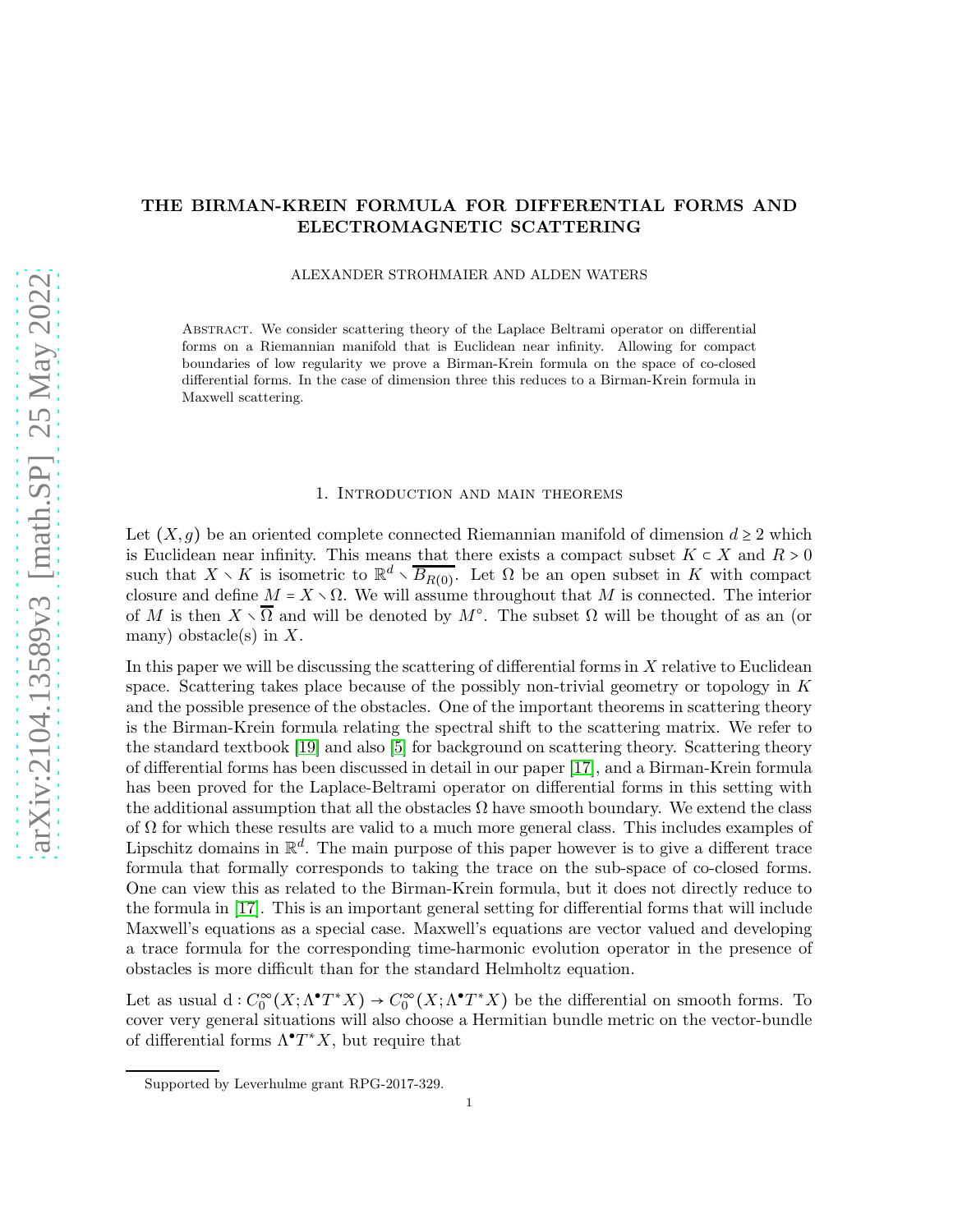### 2 A. STROHMAIER AND A. WATERS

- (1) on  $X \setminus K$  the Hermitian metric coincides with the usual Euclidean-induced bundle,
- (2)  $\Lambda^p T_x^* X$  is orthogonal to  $\Lambda^q T_x^* X$  if  $p \neq q$ ,
- (3) if  $e(\xi): \Lambda^{\bullet} T_x^* X \to \Lambda^{\bullet} T_x^* X$  is the operator of exterior multiplication by  $\xi \in T_x^* X$  then ker  $e(\xi) \cap \ker e(\xi)^* = \{0\}$  whenever  $\xi \neq 0$ . Here  $e(\xi)^*$  is the adjoint of  $e(\xi)$  with respect to the bundle metric.

These conditions are obviously satisfied for the bundle metric induced by the metric  $g$ . The space  $L^2(X, \Lambda^{\bullet} T^*X)$  will be equipped with the inner product constructed from the bundle metric and the metric volume form. Formal adjoints will be taken with respect to this inner product throughout. Let  $\delta: C_0^{\infty}(X; \Lambda^{\bullet} T^*X) \to C_0^{\infty}(X; \Lambda^{\bullet} T^*X)$  be the formal adjoint of d with respect to this bundle metric. The generalised Laplace-Beltrami operator  $\Delta$  on differential forms is defined as  $\Delta = d\delta + \delta d$ . Note that outside K this operator agrees with the usual Laplace operator. Since we allow general bundle metrics to form  $\delta$  the operator  $\Delta$  does in general not have scalar principal symbol. The conditions guarantee that the operator  $\Delta$  has principal symbol that is symmetric and positive definite. In particular, condition (3) implies that  $\Delta$  is elliptic and the weak unique continuation property holds, as will be explained below.

The case of forms of degree one is of particular interest in scattering theory of the electromagnetic field in dimension  $d = 3$ . For an electric field given by  $D, E \in C^{\infty}(\mathbb{R}_t \times M^{\circ}, T^*M)$  and a magnetic field given by  $\underline{H}, \underline{B} \in C^{\infty}(\mathbb{R}_t \times M^{\circ}, T^*M)$ . Maxwell's equations in linear matter are

$$
\text{curl}E = -\dot{B}, \quad \text{div}D = 0,
$$
  
divB = 0, curl H = D,  
D =  $\epsilon E$ , B =  $\mu$ H,

where we use the dot for the t-derivative, i.e.  $\vec{E} = \partial_t \vec{E}$ . Here  $\epsilon$  and  $\mu$  incorporate the effect of matter and are positive-definite matrix-valued functions which we assume to be smooth. Metallic boundary conditions in the case of smooth obstacles correspond to the tangential component of E and the normal component of  $\underline{B}$  vanishing at the boundary. To connect this to the language of differential forms one considers instead of the co-vector field  $\underline{B}$  the two-form B defined by  $\underline{B} = *B$ , where  $*$  is the Hodge-star operator on M. We then think of  $\epsilon$  as a smooth End( $\Lambda^1 T^* M$ )-valued function on M which is pointwise positive definite. Similarly,  $\mu$  will be thought of as a smooth End( $\Lambda^2 T^*M$ )-valued function on M. One can now define a metric on  $\Lambda^p T^*_x M$  by

$$
(v,w) = \begin{cases} vw, & p = 0, \\ (v,\epsilon\,w)_g, & p = 1, \\ (v,\mu^{-1}w)_g, & p = 2, \\ (v,w)_g, & p = 3. \end{cases}
$$

where  $v, w \in \Lambda^p T_x^* M$  and  $(\cdot, \cdot)_g$  is the metric induced inner product on  $\Lambda^p T_x^* M$ . This defines a bundle metric on the direct sum  $\Lambda^{\bullet} T_{x}^{*} M$  and one computes

$$
\operatorname{div}(\epsilon E) = -\delta E, \quad *dE = \operatorname{curl} E, \quad \delta(\mu H) = \epsilon^{-1} \operatorname{curl} \underline{H}.
$$

Here the operator curl acts on one forms and is defined as ∗d. This agrees with the usual curl operator on vector fields if they are identified using the musical isomorphism induced by the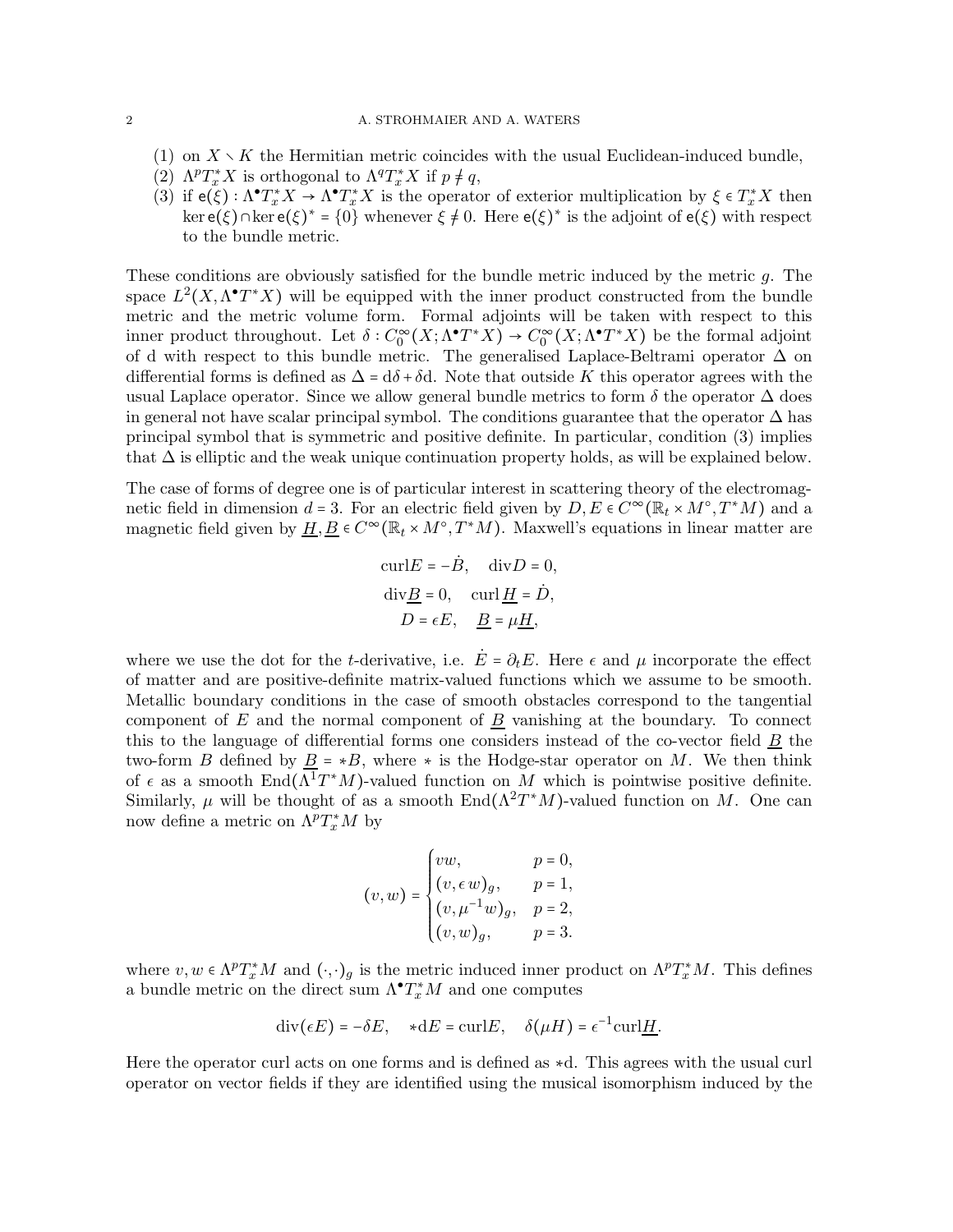metric g. We therefore obtain for Maxwell's equations the differential form version

$$
dE = -\dot{B}, \quad dB = 0,
$$
  

$$
\delta E = 0, \quad \delta H = \dot{E}.
$$

This completely absorbs the effect of matter into the bundle metric. As before E and B are time-dependent differential forms. Metallic boundary conditions now mean that  $E$  and B have vanishing tangential components, so that B has vanishing normal component. In particular for E one obtains the equation

$$
\epsilon \ddot{E} + \text{curl}(\mu^{-1}\text{curl}E) = 0, \quad \text{div}(\epsilon E) = 0,
$$

or equivalently

$$
\ddot{E} + \Delta E = 0, \quad \delta E = 0.
$$

One is therefore lead to the spectral theory of the operator  $\Delta$  on divergence-free covector fields satisfying appropriate boundary conditions, where the effect of matter is hidden in the operator δ. In case  $\epsilon = \mu = 1$  one has as usual  $\Delta$  = curl curl – grad div.

For general dimension and arbitrary form-degree the generalisation of this is the spectral theory of the generalised Hodge Laplacian  $\Delta$  on co-closed p-forms with relative boundary conditions. The construction of a self-adjoint extension of this generalised Hodge-Laplacian is easier to state if one considers the operator as acting on the bundle of all forms, keeping in mind that ∆ preserves the form degree. First define the (unbounded) operator  $d_c: C_0^{\infty}(M^{\circ}, \Lambda^{\bullet} T^*M) \to L^2(M^{\circ}, \Lambda^{\bullet} T^*M)$ . Its adjoint  $d_c^*$  has domain

$$
\text{dom}(\mathbf{d}_c^*) = \{ f \in L^2(M^\circ, \Lambda^\bullet T^*M) \mid \delta f \in L^2(M^\circ, \Lambda^\bullet T^*M) \},
$$

where the derivatives and co-derivatives are in the sense of distributions on  $M^{\circ}$ . In particular,  $d_c^*$  is densely defined and therefore the adjoint  $(d_c^*)^*$  coincides with the closure of  $d_c$ .

We will now denote by  $\overline{d}$  the closure of  $d_c$ . As a consequence of  $d^2 = 0$  it follows from abstract theory that  $D = \overline{d} + \overline{d}^*$ , with implied domain dom $(D) = \text{dom}(\overline{d}) \cap \text{dom}(\overline{d}^*)$ , is automatically a self-adjoint operator, and so is its square

$$
\Delta_{\rm rel} = D^2 = \overline{\rm d}\, \overline{\rm d}^* + \overline{\rm d}^* \, \overline{\rm d}.
$$

This operator is called the Laplace operator with relative boundary conditions. We refer to Appendix [A](#page-18-0) for details.

Another relevant operator is the absolute Laplacian  $\Delta_{\text{abs}}$  which can be defined by  $\Delta_{\text{abs}}$  =  $\tilde{*}^{-1}\Delta_{rel}\tilde{*}$ , where  $\tilde{*}$  is the generalised Hodge star satisfying  $\langle v, w \rangle dVol_g = v \wedge \tilde{*}w$ . The operator  $\Delta_{\text{abs}}$  can also be constructed in the above manner by interchanging the roles of d and  $\delta$ . Since these operators are related immediately by the generalised Hodge star operator we will discuss only relative boundary conditions in this paper and remark that results for the absolute Laplacian are obtained easily by conjugating with the generalised Hodge star operator.

Note that the above definition of the Hodge Laplace operator makes sense for any smooth manifold. In particular it also makes sense for any open subset  $\mathcal{O} \subset X$ . We denote the corresponding operator by  $\Delta_{\mathcal{O},\text{rel}}$ . Define  $\Omega_R$  as  $K^{\circ} \setminus \overline{\Omega}$ . Throughout we will make the following assumption.

Assumption 1.1. There exists a  $k > 0$  such that  $(\Delta_{\Omega_R,rel} + 1)^{-1}$  and  $(\Delta_{\Omega,rel} + 1)^{-1}$  are in the k-th Schatten ideal in  $L^2(\Omega_R, \Lambda^{\bullet} T^*X)$  and  $L^2(\Omega, \Lambda^{\bullet} T^*X)$ , respectively.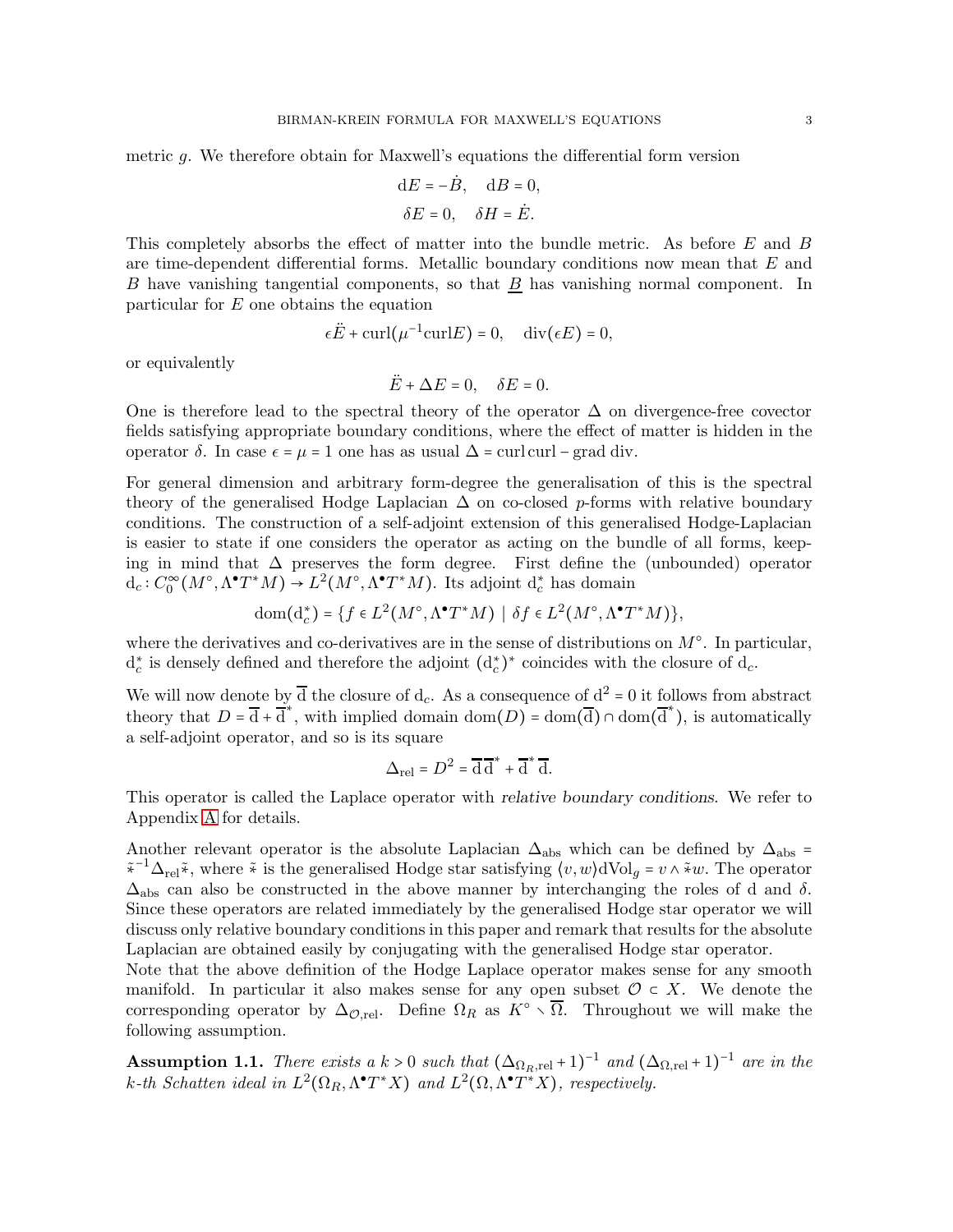### 4 A. STROHMAIER AND A. WATERS

This is not a severe restriction. It is implied, for example, by any Weyl-type asymptotic for compact domains with the assumed regularity class of  $\Omega$ . Weyl asymptotics have been established for Lipschitz domains in  $\mathbb{R}^d$  [\[6\]](#page-20-1). The condition above is however not empty. Indeed, in form degree d the operator  $\Delta_{rel}$  is equivalent to the Neumann Laplacian. Examples in dimension two show that this operator can have essential spectrum [\[11\]](#page-21-2).

We describe now the spectral theory of  $\Delta_{rel}$  under the above assumption. The spectrum of  $\Delta_{\rm rel}$  consists of the point 0, which is an eigenvalue of finite multiplicity, and the absolutely continuous part  $[0, \infty)$ . This is a consequence of the meromorphic continuation of the resolvent, general stationary scattering theory, and unique continuation. We summarise the relevant construction in Section [2](#page-5-0) and now describe the spectral resolution.

Choose an orthonormal basis  $(u_j)_{j=1,\dots,N}$  in ker $(\Delta_{\text{rel}})$  consisting of eigensections with eigenvalue zero. Then  $(u_i)$  gives the discrete part of the spectrum. The continuous part of the spectrum is described by the generalised eigenfunction  $E_{\lambda}(\Phi) \in C^{\infty}(M^{\circ}; \Lambda^{\bullet}T^{*}M)$  that are indexed by  $\Phi \in C^{\infty}(\mathbb{S}^{d-1}; \Lambda^{\bullet} \mathbb{C}^d)$  and  $\lambda > 0$ . We refer to Section 4 for the construction of  $E_{\lambda}$ . However, in order to define the main notions we record here its defining properties.

**Proposition 1.2.** For fixed  $\lambda > 0$  the generalised eigenfunctions  $E_{\lambda}(\Phi)$  are completely determined by the following

- (1)  $(\Delta \lambda^2) E_\lambda(\Phi) = 0,$
- (2)  $\chi E_{\lambda} \in \text{dom}(\Delta_{\text{rel}})$  for any  $\chi \in C_0^{\infty}(M)$  with  $d\chi = 0$  near  $\partial \Omega$ ,
- (3) The asymptotic expansion

$$
E_{\lambda}(\Phi) = \frac{e^{-i\lambda r}e^{\frac{i\pi(d-1)}{4}}}{r^{\frac{d-1}{2}}} \Phi + \frac{e^{i\lambda r}e^{-\frac{i\pi(d-1)}{4}}}{r^{\frac{d-1}{2}}} \Psi_{\lambda} + O\left(\frac{1}{r^{\frac{d+1}{2}}}\right), \quad \text{for } r \to \infty.
$$
  
for some  $\Psi_{\lambda} \in C^{\infty}(\mathbb{S}^{d-1}; \Lambda^{\bullet} \mathbb{C}^d).$ 

As a result  $\Psi_{\lambda}$  is uniquely determined and implicitly defines a linear mapping

$$
S_{\lambda}: C^{\infty}(\mathbb{S}^{d-1}; \Lambda^{\bullet} \mathbb{C}^d) \to C^{\infty}(\mathbb{S}^{d-1}; \Lambda^{\bullet} \mathbb{C}^d), \quad \Phi \mapsto \tau \Psi_{\lambda},
$$

where  $\tau: C^{\infty}(\mathbb{S}^{d-1}; \Lambda^{\bullet}\mathbb{C}^d) \to C^{\infty}(\mathbb{S}^{d-1}; \Lambda^{\bullet}\mathbb{C}^d)$  is the pull-back of the antipodal map. The  $\text{map } S_\lambda: C^\infty(\mathbb{S}^{d-1}, \Lambda^\bullet \mathbb{C}^d) \to C^\infty(\mathbb{S}^{d-1}, \Lambda^\bullet \mathbb{C}^d)$  is called the scattering matrix, and  $A_\lambda = S_\lambda - \text{id}$ is called the scattering amplitude. Reminiscent of the Hodge-Helmholtz decomposition the scattering matrix admits a decomposition

$$
S_{\lambda} = \begin{pmatrix} S_{n,\lambda} & 0 \\ 0 & S_{t,\lambda} \end{pmatrix},
$$

if  $C^{\infty}(\mathbb{S}^{d-1}, \Lambda^{\bullet}\mathbb{C}^{d})$  is decomposed as  $C^{\infty}_n(\mathbb{S}^{d-1}, \Lambda^{\bullet}\mathbb{C}^{d}) \oplus C^{\infty}_t(\mathbb{S}^{d-1}, \Lambda^{\bullet}\mathbb{C}^{d})$  into normal and tangential parts. Here  $C_n^{\infty}(\mathbb{S}^{d-1}, \Lambda^{\bullet}\mathbb{C}^d)$  is the kernel of the map  $d\tau \wedge$ , where  $dr$  is the unit conormal on the sphere, and  $C^{\infty}_t(\mathbb{S}^{d-1}, \Lambda^{\bullet}\mathbb{C}^d)$  is the image of  $\iota_{dr}$ , inner multiplication by dr.

The spectral shift function usually describes the trace of the difference of functions of perturbed and unperturbed operators in scattering theory. In our setting these operators act on different Hilbert spaces so a suitable domain decomposition is needed. Let  $P$  be the orthogonal projection  $L^2(M^{\circ}) \to L^2(M \setminus K)$ , and let  $P_0$  be the orthogonal projection  $L^2(\mathbb{R}^d) \to$  $L^2(\mathbb{R}^d \setminus B_R(0))$ . Note that on  $L^2(\mathbb{R}^d, \Lambda^{\bullet}\mathbb{C}^d)$  we have the free Laplacian  $\Delta_0$  with domain  $H^2(\mathbb{R}^d, \Lambda^{\bullet} \mathbb{C}^d)$ . Our main result is the following.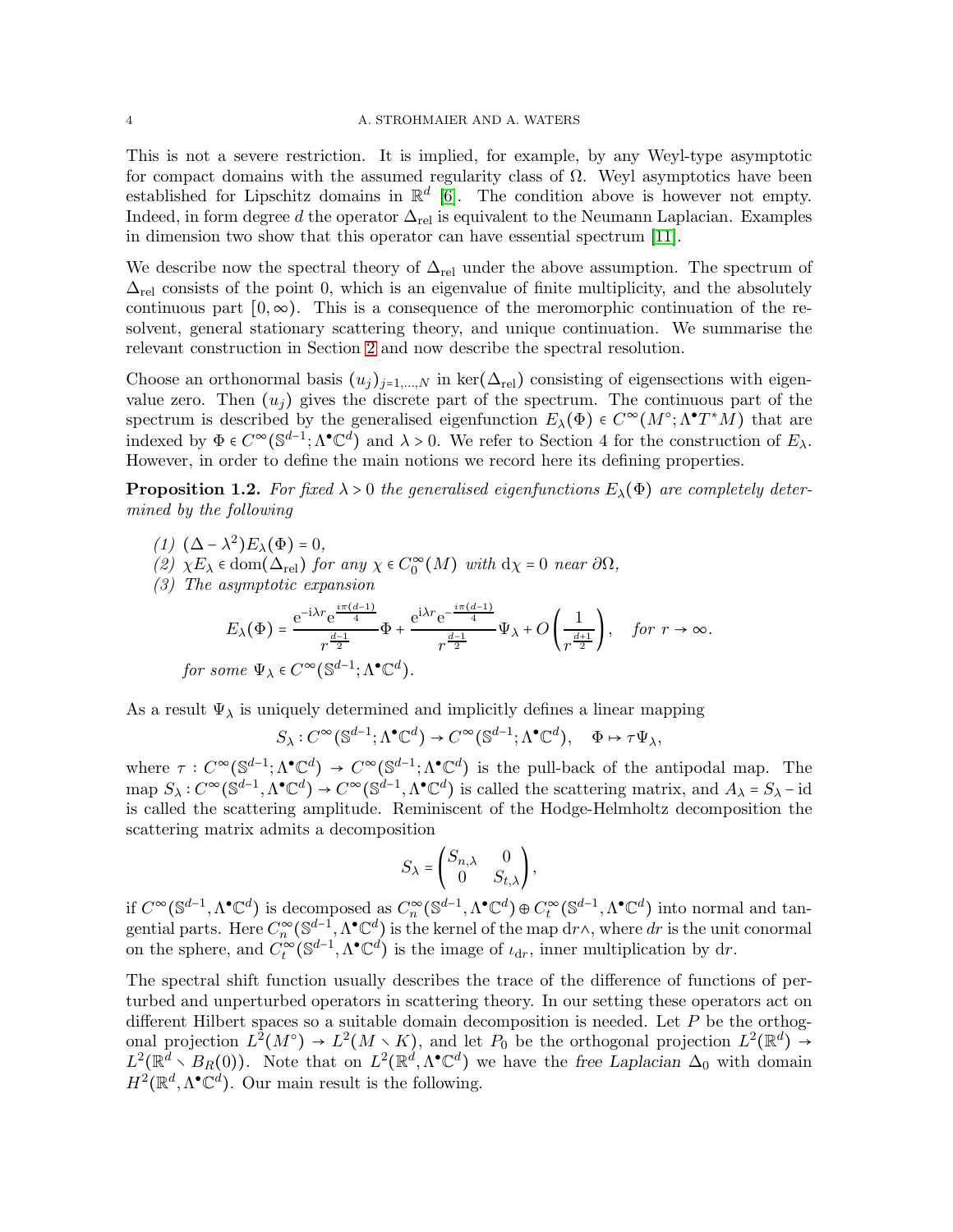<span id="page-4-0"></span>**Theorem 1.3.** Let  $f \in C_0^{\infty}(\mathbb{R})$  be an even compactly supported smooth function and let  $0 \le p \le d$ . Let Q be either  $\delta d$  or  $d\delta$  regarded as a differential operator. Then the operators

$$
(1 - P)Qf(\Delta_{\text{rel}}^{1/2})(1 - P), (1 - P_0)Qf(\Delta_0^{1/2})(1 - P_0), PQf(\Delta_{\text{rel}}^{1/2})P - P_0Qf(\Delta_0^{1/2})P_0
$$

are trace-class and

$$
\operatorname{Tr}_p\left((1-P)Qf(\Delta_{\mathrm{rel}}^{1/2})(1-P)\right) - \operatorname{Tr}_p\left((1-P_0)Qf(\Delta_0^{1/2})(1-P_0)\right)
$$

$$
+\operatorname{Tr}_p\left(PQf(\Delta_{\mathrm{rel}}^{1/2})P - P_0Qf(\Delta_0^{1/2})P_0\right) = \frac{1}{2\pi i}\int_0^\infty \lambda^2 f(\lambda)\operatorname{Tr}_{L^2(\mathbb{S}^{d-1},\Lambda^p\mathbb{C}^d)}\left(S_Q^*(\lambda)S_Q'(\lambda)\right)d\lambda,
$$

where we set  $S_Q(\lambda) = S_{t,\lambda}$  if  $Q = \delta d$ , and  $S_Q(\lambda) = S_{n,\lambda}$  in case  $Q = d\delta$ . Here  $\text{Tr}_p$  denotes the trace of the operators on the subspace of p-forms.

**Remark 1.4.** It is tempting to try to reduce this statement to the Birman-Krein formula for forms, we do not however see an easy way to achieve that directly. The Helmholtz-Hodge-Kodaira decomposition depends heavily on the operator and the boundary conditions. Indeed, if  $\Pi$  denotes the orthogonal projection onto  $\text{rg}(\delta)$  and  $\Pi_0$  the orthogonal projection onto  $\text{rg}(\delta_0)$ then the operator  $\Pi$ - $\Pi$ <sub>0</sub> is in general not trace-class if the boundary is smooth and non-empty. This can be seen by analysing the singular behaviour of the diagonal of its integral kernel near the boundary. It also follows that  $(\delta \overline{d} + 1)^{-N} - (\delta_0 \overline{d}_0 + 1)^{-N}$  is not in general a trace-class operator for  $N > \frac{d}{2}$  $\frac{d}{2}$ .

In case  $X = \mathbb{R}^3$  this becomes a statement about Maxwell obstacle scattering. We were not able to locate such a statement in the literature even in that special case. To formulate this it is convenient to define the operator  $\Delta_{\text{rel},\mathbb{R}^3}$  on one forms as an operator on  $L^2(\mathbb{R}^3, \mathbb{C}^3) = L^2(M^\circ, \mathbb{C}^3) \oplus L^2(\Omega, \mathbb{C}^3) \oplus L^2(\partial\Omega, \mathbb{C}^3)$  as the direct sum  $\Delta_{\text{rel},M} \oplus \Delta_{\text{rel},\Omega} \oplus 0$ , where  $\Delta_{rel,\Omega}$  is the relative Laplacian on the interior domain  $\Omega$ . The spectrum of  $\Delta_{rel,\Omega}$  then consists of the Dirichlet eigenvalues  $(\lambda_j^2), \lambda_j \ge 0$  of the scalar Laplacian on  $\Omega$  and the Maxwell eigenvalues  $(\mu_j^2), \mu_j \ge 0$ . The Maxwell eigenvalues are the eigenvalues of curl curl on the space of divergence free one-forms. We did not assume that the boundary  $\partial\Omega$  of  $\Omega$  has vanishing Lebesgue measure. We therefore define curl curl to be zero on  $L^2(\partial\Omega,\mathbb{C}^3)$  so that the operator curl curl  $f(\Delta_{\text{rel},\mathbb{R}^3}^{1/2})$  on  $L^2(\mathbb{R}^3,\mathbb{C}^3) = L^2(M^\circ,\mathbb{C}^3) \oplus L^2(\Omega,\mathbb{C}^3) \oplus L^2(\partial\Omega,\mathbb{C}^3)$  is a direct sum curl curlf $(\Delta^{\frac{1}{2}}_{rel,M}) \oplus$ curl curl $f(\Delta^{\frac{1}{2}}_{rel,\Omega}) \oplus 0$ . Here, potentially confusingly,  $L^2(\partial\Omega,\mathbb{C}^3)$  is defined with respect to the Lebesgue measure on  $\mathbb{R}^3$ . In particular  $L^2(\partial\Omega,\mathbb{C}^3) = 0$  if  $\Omega$  has Lipschitz boundary.

<span id="page-4-1"></span>**Theorem 1.5.** Let  $f \in C_0^{\infty}(\mathbb{R})$  be an even compactly supported smooth function. Then,

$$
\mathrm{curl}\,\mathrm{curl}\bigl(\Delta_{\mathrm{rel},\mathbb{R}^3}^{1/2}\bigr)-\mathrm{curl}\,\mathrm{curl}\bigl(\Delta_0^{1/2}\bigr)
$$

is trace-class as on operator on  $L^2(\mathbb{R}^3, \mathbb{C}^3)$  and its trace equals

$$
\operatorname{Tr}(\operatorname{curl}\operatorname{curl}f(\Delta_{\mathrm{rel},\mathbb{R}^3}^{1/2}) - \operatorname{curl}\operatorname{curl}f(\Delta_0^{1/2}))
$$
  
= 
$$
\frac{1}{2\pi i} \int_0^\infty \lambda^2 f(\lambda) \operatorname{Tr}_{L^2(\mathbb{S}^2,\mathbb{C}^3)} (S_t^*(\lambda)S_t'(\lambda)) d\lambda + \sum_{j=0}^\infty \mu_j^2 f(\mu_j).
$$

**Remark 1.6.** The function class of compactly supported smooth even functions in Theorems [1.3](#page-4-0) and [1.5](#page-4-1) can be extended by continuity if both sides of the equality are continuous on a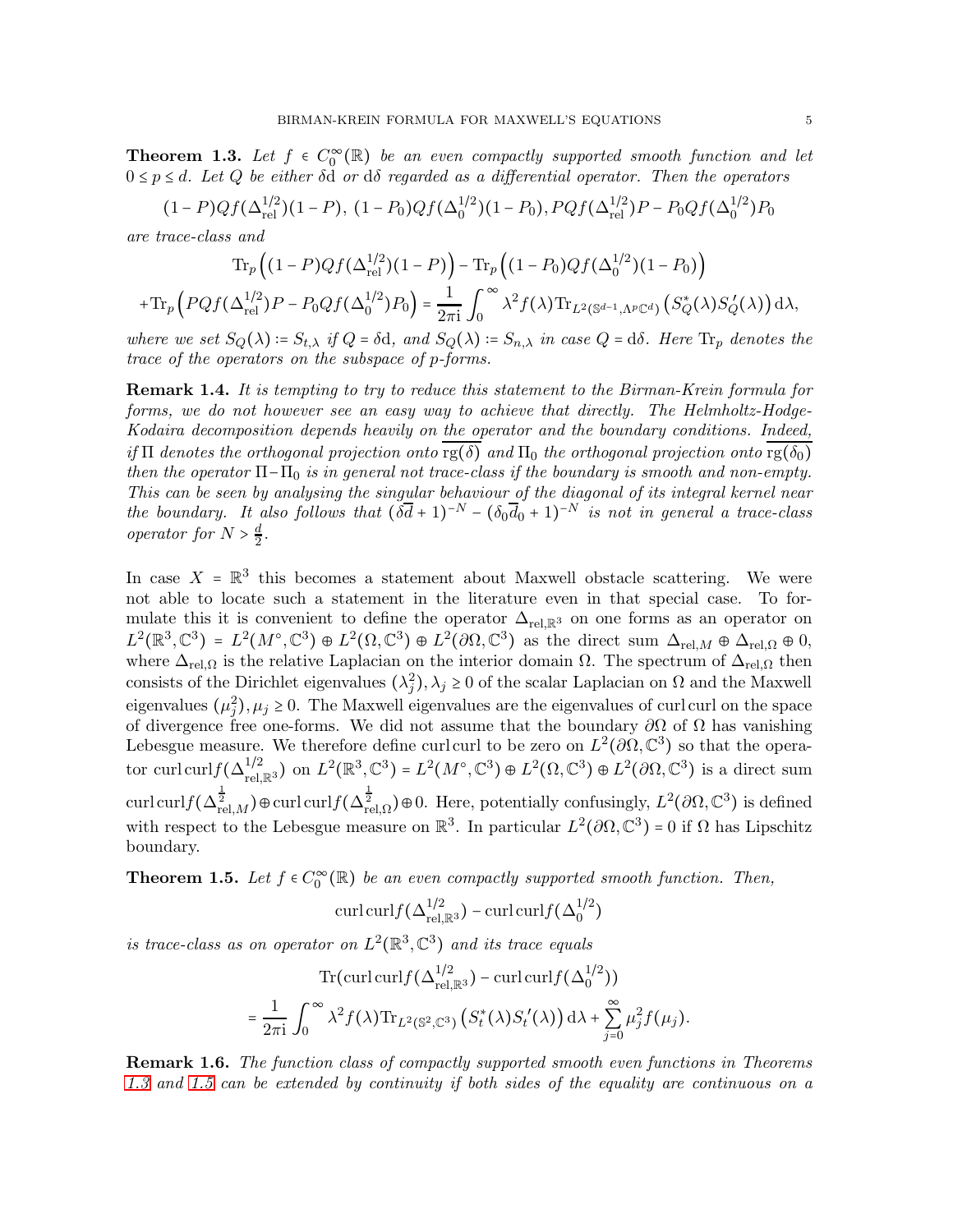### 6 A. STROHMAIER AND A. WATERS

larger space of functions. For example, the known Weyl laws for the scattering phase in case of smooth boundary imply immediately that the formulae also hold for even Schwartz functions (see Remark 6.3 in [\[17\]](#page-21-1)) or symbols  $f \in S^{-k}(\mathbb{R})$  of sufficiently negative order -k that are even, as an immediate consequence.

The paper is organised as follows. In Section [2](#page-5-0) we collect the elements of stationary scattering theory needed that are needed for the proof of the main result. The main theorem is proved in Section [3.](#page-10-0) In Appendix [A](#page-18-0) we recall the definition and very general basic properties of the relative Laplace operator. Appendix [B](#page-19-0) summarises some simple but important properties of vector-spherical harmonics in arbitrary dimension.

1.1. Notational convention. All functions in this paper are complex-valued, unless stated otherwise. This means  $L^p(X)$  means  $L^2(X, \mathbb{C})$  and  $C^{\infty}(X)$  means  $C^{\infty}(X, \mathbb{C})$ . We will also assume that p-forms are complex-valued, but we will be writing  $C^{\infty}(X; \Lambda^{\bullet} T^*X)$  for  $\Lambda^{\bullet}T^*X = \Lambda^{\bullet}T^*X = \Lambda^{\bullet}T^*X$ , mildly abusing notations. Similar conventions will be used for  $L^2$  and Sobolev spaces. Inner products are assumed to be conjugate linear in the second argument. The open unit ball in  $\mathbb{R}^d$  centered at zero of radius  $\rho > 0$  will be denoted by  $B_\rho$ .

## 2. Stationary scattering theory and the spectral resolution

<span id="page-5-0"></span>In this section we collect the basic facts about the spectral theory of  $\Delta_{rel}$  as it follows from stationary scattering theory. For general background on the theory of black-box scattering for functions and current developments we refer to [\[18\]](#page-21-3) and the recent monograph [\[5\]](#page-20-0).

Since  $M \setminus K$  is isometric to  $\mathbb{R}^d \setminus B_R(0)$  we have a natural coordinate system on  $M \setminus K$ . We will use both Cartesian coordinates  $x \in \mathbb{R}^d$  and spherical coordinates  $(r, \theta) \in (R, \infty) \times \mathbb{S}^{d-1}$ , where  $r = |x|$  and  $\theta = \frac{x}{|x|}$  $\frac{x}{|x|}$ , where it is understood. We choose a smooth function  $\chi \in C^{\infty}(M)$ supported in  $M \setminus K$  such that  $1-\chi$  is compactly supported. Using the Cartesian coordinates and the orthonormal frame  $(\text{d}x^1, \ldots, \text{d}x^d)$  we trivialise the bundle  $T^*(M \setminus K)$  and thereby identify forms in  $C^{\infty}(M \setminus K; \Lambda^p T^*M)$  with vector-valued functions in  $C^{\infty}(M \setminus K; \Lambda^p \mathbb{C}^d)$ . We will now assume for notational convenience that  $\tilde{K}$  is a large ball of radius  $R > 0$  so that  $M\setminus K$  is identified with  $\mathbb{R}^d\setminus B_R(0)$ . This way M is decomposed into  $\mathbb{R}^d\setminus B_R(0)$  and  $K^\circ\setminus\Omega$ .

Let us make same remarks about the domain of  $\Delta_{rel}$ . First the definition of a Sobolev space makes sense on X. Namely,  $f \in H^s(X, \Lambda^{\bullet} T^* X)$  if and only if  $\chi f \in H^s(\mathbb{R}^d, \Lambda^{\bullet} \mathbb{C}^d)$  and  $(1-\chi)f \in H_{\text{loc}}^{s}(X)$  if  $\chi$  is a smooth cut-off function supported in  $X \setminus K$  that equals one outside a compact set. Then the space  $C_0^{\infty}(X, \Lambda^{\bullet} T^*X)$  is dense in  $H^s(X, \Lambda^{\bullet} T^*X)$ . Using the explicit description of the domain of  $\overline{d}^*$  and the domain of  $\overline{d}$  as the closure of  $C_0^{\infty}(M^{\circ}, \Lambda^{\bullet}T^*M)$  in the graph norm of  $d_c$  it is not hard to show the following proposition.

<span id="page-5-1"></span>**Proposition 2.1.** Suppose that  $\eta \in C^{\infty}(M)$  vanishes near  $\partial\Omega$  and  $1 - \eta \in C_0^{\infty}(M)$ . Then the following statements hold.

- If  $\phi \in L^2(M, \Lambda^{\bullet} T^*M)$  and  $\Delta \phi \in L^2(M, \Lambda^{\bullet} T^*X)$  imply that  $\eta \phi \in \text{dom}(\Delta_{\text{rel}})$ .
- If  $\phi \in \text{dom}(\Delta_{\text{rel}})$  then  $\eta \phi \in H^2(X, \Lambda^{\bullet} T^*X)$ .

*Proof.* For the first statement note that  $\phi \in L^2(M, \Lambda^{\bullet} T^* X), \Delta \phi \in L^2(M, \Lambda^{\bullet} T^* X)$  implies in particular that  $\eta \phi \in H^2(X, \Lambda^{\bullet} T^* X)$ . Now  $C_0^{\infty}(X, \Lambda^{\bullet} T^* X)$  is dense in  $H^2(X, \Lambda^{\bullet} T^* X)$ , but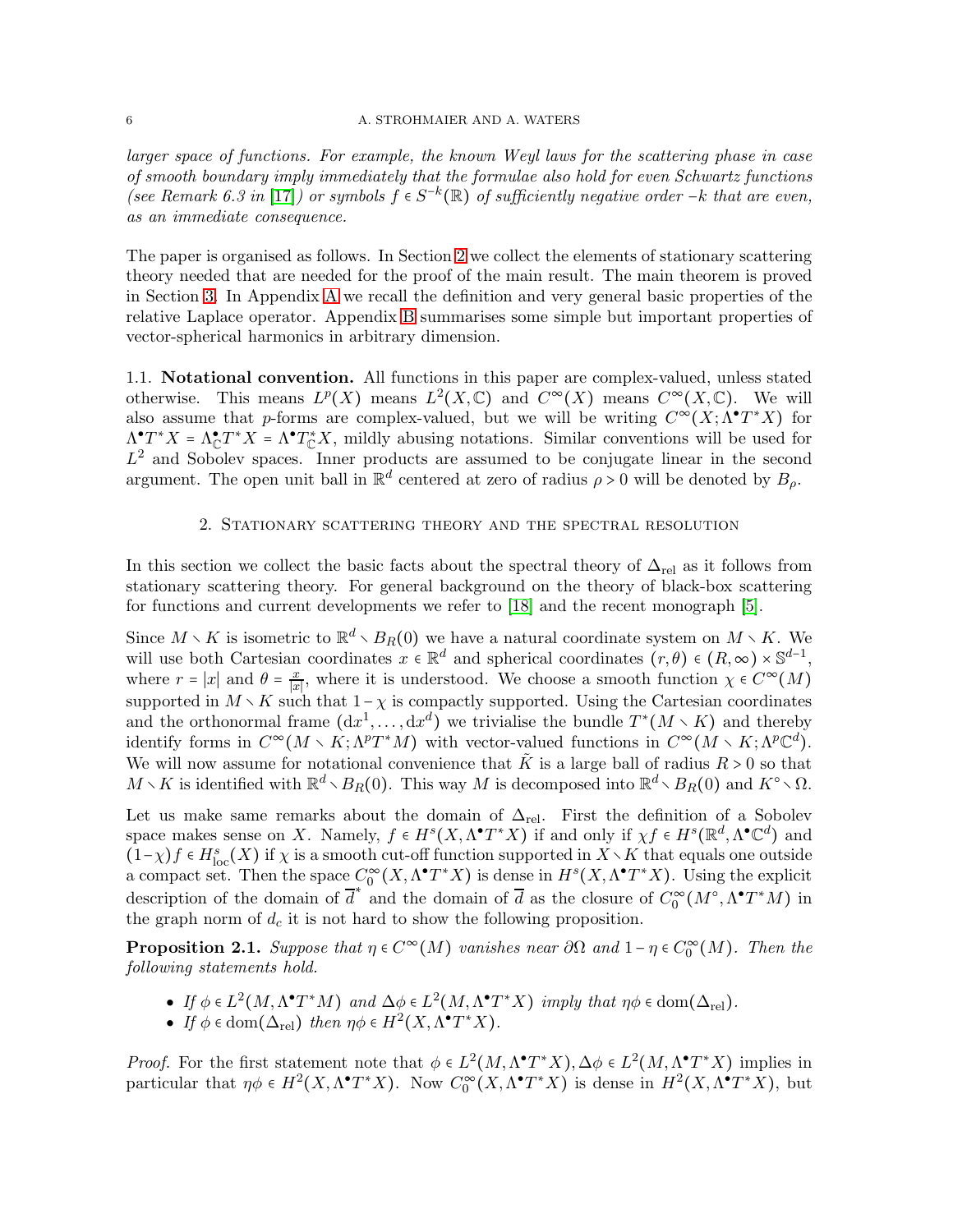since the support of  $\eta\phi$  has positive distance from  $\Omega$  an approximating sequence can be chosen to be in  $C_0^{\infty}(M^{\circ}, \Lambda^{\bullet}T^*X)$ . Thus the approximating sequence is in the domain of the operator  $\Delta_{\text{rel}}$ , and convergence for this sequence in  $H^2(X, \Lambda^{\bullet} T^* X)$  implies convergence in the graph norm for  $\Delta_{\text{rel}}$ . Since  $\Delta_{\text{rel}}$  is closed we have that  $\eta\phi$  must be in its domain.

For the second statement we use elliptic regularity. Since  $\phi$  in dom( $\Delta_{rel}$ ) implies in particular that  $\Delta \phi \in L^2$  in the sense of distributions we obtain  $\phi \in H^2_{loc}(M^{\circ}, \Lambda^{\bullet} T^*X)$  and then, using the product rule,  $\Delta(\eta\phi) \in L^2(M^{\circ}, \Lambda^{\bullet}T^*X)$ . Again, by elliptic regularity, we obtain  $\eta\phi \in$  $H^2(X, \Lambda^{\bullet}T)$  $\mathbb{Z}^*X$ ).

This statement encodes that the boundary conditions implicitly defined by the domain of the operator  $\Delta_{\rm rel}$  are local near the boundary  $\Omega$  and implies that integration by parts is possible and results in no boundary terms from  $\partial\Omega$  in case the functions are locally in the domain of  $\Delta_{\rm rel}$ .

<span id="page-6-0"></span>**Proposition 2.2.** Let U be a compact submanifold of X with smooth boundary  $\partial U$  such that  $\Omega \subset U$  and  $\partial U \subset X \setminus K$ . Let  $V = U \setminus \Omega$ . Suppose that  $u, v \in C^{\infty}(M^{\circ}, \Lambda^{\bullet} T^*M)$  such that for any cut-off function  $\chi \in C_0^{\infty}(M)$  that equals one near  $\partial\Omega$  the form  $\chi u$  and  $\chi v$  are in dom $(\Delta_{\text{rel}})$ . Then

$$
\int_V \langle \Delta u, v \rangle_x d\text{Vol}_g(x) - \int_V \langle u, \Delta v \rangle_x d\text{Vol}_g(x) = \int_{\partial U} \langle u, \nabla_n v \rangle_x - \langle \nabla_n u, v \rangle_x d\sigma_{\partial U}(x),
$$

where  $\nabla_n$  is the covariant derivative with respect to the outward pointing normal vector field on ∂U, and  $d\sigma_{\partial U}$  is the surface measure on  $\partial U$ .

*Proof.* This is proved directly by decomposing the functions  $u, v$  into functions supported near  $\partial U$  and functions in the domain of the operator, using integration by parts and selfadjointness of  $\Delta_{rel}$ . Note that the inner product on  $\Lambda^{\bullet}T^*M$  equals the Euclidean (metric) inner product near  $\partial U$ .

**Proposition 2.3.** Let  $L: C^{\infty}(M^{\circ}, \Lambda^{\bullet}T^*M) \to C^{\infty}(M^{\circ}, \Lambda^{\bullet}T^*M)$  be a first order differential operator and  $u \in \mathcal{D}'(M^{\circ}, \Lambda^{\bullet} T^*M)$  satisfies  $(\Delta + L)u = 0$ . If u vanishes on a non-empty open subset of  $M^{\circ}$ , then  $u = 0$  on  $M^{\circ}$ .

*Proof.* By elliptic regularity u is smooth. Let x be in the boundary of the interior of the zero set of  $u$ . Then  $u$  vanishes of infinite order at  $x$ . Now choose Riemann normal coordinates at x and a bundle-frame that is orthonormal with respect to the bundle metric, so that the principal symbol of  $\Delta_{\text{rel}}$  in that frame is diagonal. Then strong unique continuation at that point follows from [\[15\]](#page-21-4). Strong unique continuation at every point then implies the weak unique continuation property.  $\Box$ 

Since  $\Delta_{K,\text{rel}}$  is an elliptic differential operator with compact resolvent the gluing method of black-box scattering (see e.g. [\[18\]](#page-21-3)) can be applied. This means that the resolvent  $(\Delta_{\rm rel} - \lambda^2)^{-1}$ can be written as

$$
(\Delta_{\rm rel} - \lambda^2)^{-1} = \left(\chi_1(\Delta_0 - \lambda^2)^{-1}\eta_1 + \chi_2(\Delta_{\Omega_R} - \lambda^2)^{-1}\eta_2\right)(1 + K_\lambda).
$$

Here  $\chi_1, \eta_1, \chi_2, \eta_2$  are suitably defined smooth gluing functions with  $\chi_1, \eta_1$  vanishing near  $\Omega$  and  $1 - \chi_1, 1 - \eta_1, \chi_2, \eta_2$  compactly supported. The family  $K_\lambda$  is a meromorphic family of compact operators on a logarithmic cover of the complex plane mapping into functions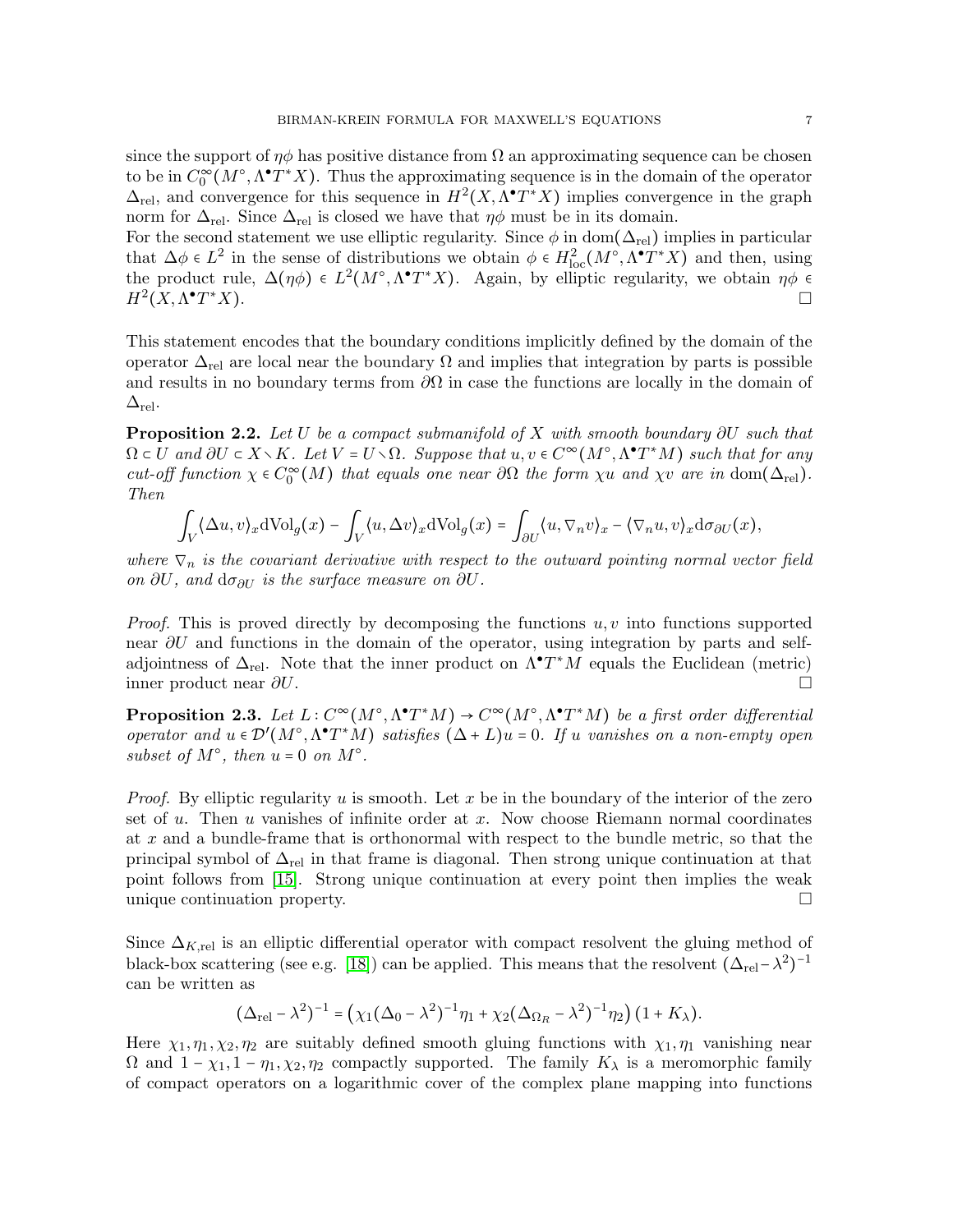supported in the gluing region. The negative Laurent coefficients of  $K$  are finite rank. The function  $j_{\lambda}(\Phi)$  is defined in spherical coordinates on  $X \setminus K$  by

$$
\tilde{j}_{\lambda}(\Phi)(r\theta)=2\lambda^{\frac{d-1}{2}}j_{d,\ell}(\lambda r)(-\mathrm{i})^{\ell}\Phi(\theta),\quad j_{d,\ell}(x)=\sqrt{\frac{\pi}{2}}x^{\frac{2-d}{2}}J_{\ell+\frac{d-2}{2}}(x),
$$

if  $\Phi$  is a spherical harmonic of degree  $\ell$  and extends linearly and continuously for general  $\Phi \in C^{\infty}(\mathbb{S}^{d-1}, \Lambda^{\bullet} \mathbb{C}^d).$ 

<span id="page-7-1"></span>**Definition 2.4.** We define  $\tilde{h}_{\lambda}^{(1)}$  $_{\lambda}^{(1)}(\Phi)$ , and  $\tilde{h}_{\lambda}^{(2)}$  $\lambda^{(2)}(\Phi)$  by

$$
\begin{split} &\tilde{h}^{(1)}_{\lambda}(\Phi)(r\theta)=\lambda^{\frac{d-1}{2}}\sum_{\nu}\langle\Phi,\Phi_{\nu}\rangle_{L^{2}(\mathbb{S}^{d-1})}\Phi_{\nu}(\theta)h^{(1)}_{\ell_{\nu}}(\lambda r)(-\mathrm{i})^{\ell_{\nu}},\\ &\tilde{h}^{(2)}_{\lambda}(\Phi)(r\theta)=\lambda^{\frac{d-1}{2}}\sum_{\nu}\langle\Phi,\Phi_{\nu}\rangle_{L^{2}(\mathbb{S}^{d-1})}\Phi_{\nu}(\theta)h^{(2)}_{\ell_{\nu}}(\lambda r)(-\mathrm{i})^{\ell_{\nu}}, \end{split}
$$

whenever the sums converge in  $C^{\infty}(\mathbb{R}^d \setminus \{0\})$ . Here  $h_{\ell}^{(1)}$  $\binom{1}{\ell}$ , and  $h_{\ell}^{(2)}$  $\ell$ <sup>(2)</sup> are the spherical Hankel functions in dimension d defined as

$$
h_{d,\ell}^{(1)}(x) = \sqrt{\frac{\pi}{2}} x^{\frac{2-d}{2}} H_{\ell + \frac{d-2}{2}}^{(1)}(x), \quad h_{d,\ell}^{(2)}(x) = \sqrt{\frac{\pi}{2}} x^{\frac{2-d}{2}} H_{\ell + \frac{d-2}{2}}^{(2)}(x).
$$

Throughout the paper, if  $z \neq 0$  is an element of the logarithmic cover of the complex plane, we will define  $-z = e^{i\pi} z$  which corresponds to a counterclockwise rotation by  $\pi$ . Some care is needed with this notation, however, since then  $-(-z)$  is on a different sheet than z. The complex conjugate of  $z = re^{i\phi}$  in the logarithmic cover is defined by  $\overline{z} = re^{-i\phi}$ . For  $z > 0$  the complex conjugate  $\overline{-z}$  of  $-z$  is then also on another branch than  $-z$ , namely  $\overline{-z} = e^{-i\pi}z$ . The properties of the Hankel functions imply that

<span id="page-7-3"></span><span id="page-7-2"></span><span id="page-7-0"></span>
$$
h_{d,\ell}^{(1)}(xe^{i\pi}) = -(-1)^{\ell+d} h_{d,\ell}^{(2)}(x),\tag{1}
$$

$$
h_{d,\ell}^{(2)}(xe^{i\pi}) = (-1)^{\ell} \left( h_{d,\ell}^{(1)}(x) + (1 + (-1)^d) h_{d,\ell}^{(2)}(x) \right). \tag{2}
$$

Using a smooth cut-off function  $\chi$  that vanishes near K and equals one outside a compact set one constructs the generalised eigenforms as

$$
E_{\lambda}(\Phi) = \chi \tilde{j}_{\lambda}(\Phi) - (\Delta_{\text{rel}} - \lambda^2)^{-1} [\Delta, \chi] \tilde{j}_{\lambda}(\Phi)
$$
 (3)

This formula, [\(3\)](#page-7-0) and the above definition gives the following proposition:

**Proposition 2.5.** For every  $\lambda \in \mathbb{R} \setminus \{0\}$  and  $\Phi \in L^2(\mathbb{S}^{d-1}, \Lambda^p \mathbb{R}^d)$  there exists a unique  $A_{\lambda}(\Phi) \in$  $C^{\infty}(\mathbb{S}^{d-1}, \Lambda^p \mathbb{R}^d)$  such that

$$
E_{\lambda}(\Phi)|_{M \setminus K} = \tilde{j}_{\lambda}(\Phi) + \tilde{h}_{\lambda}^{(1)}(A_{\lambda}\Phi).
$$

c.f. Proposition 2.2 Eq. 4 in [\[17\]](#page-21-1) which has now been generalized. Rellich's uniqueness and the unique continuation property of  $\Delta$  imply that there are no eigenvalues other than zero for  $\Delta_{\rm rel}$ , and  $(\Delta_{\rm rel} - \lambda^2)^{-1}$  has no poles in  $\mathbb{R} \setminus \{0\}$ . The multiplicity of the zero eigenspace is finite. In case of odd dimension this follows from the fact that the resolvent is meromorphic near zero with finite rank negative Laurent coefficients. In case of even dimensions there is a convergent Hahn-expansion, again with finite rank negative expansion coefficients. We refer to [\[17\]](#page-21-1) for the proofs carried out for the case when  $\Omega$  is smooth.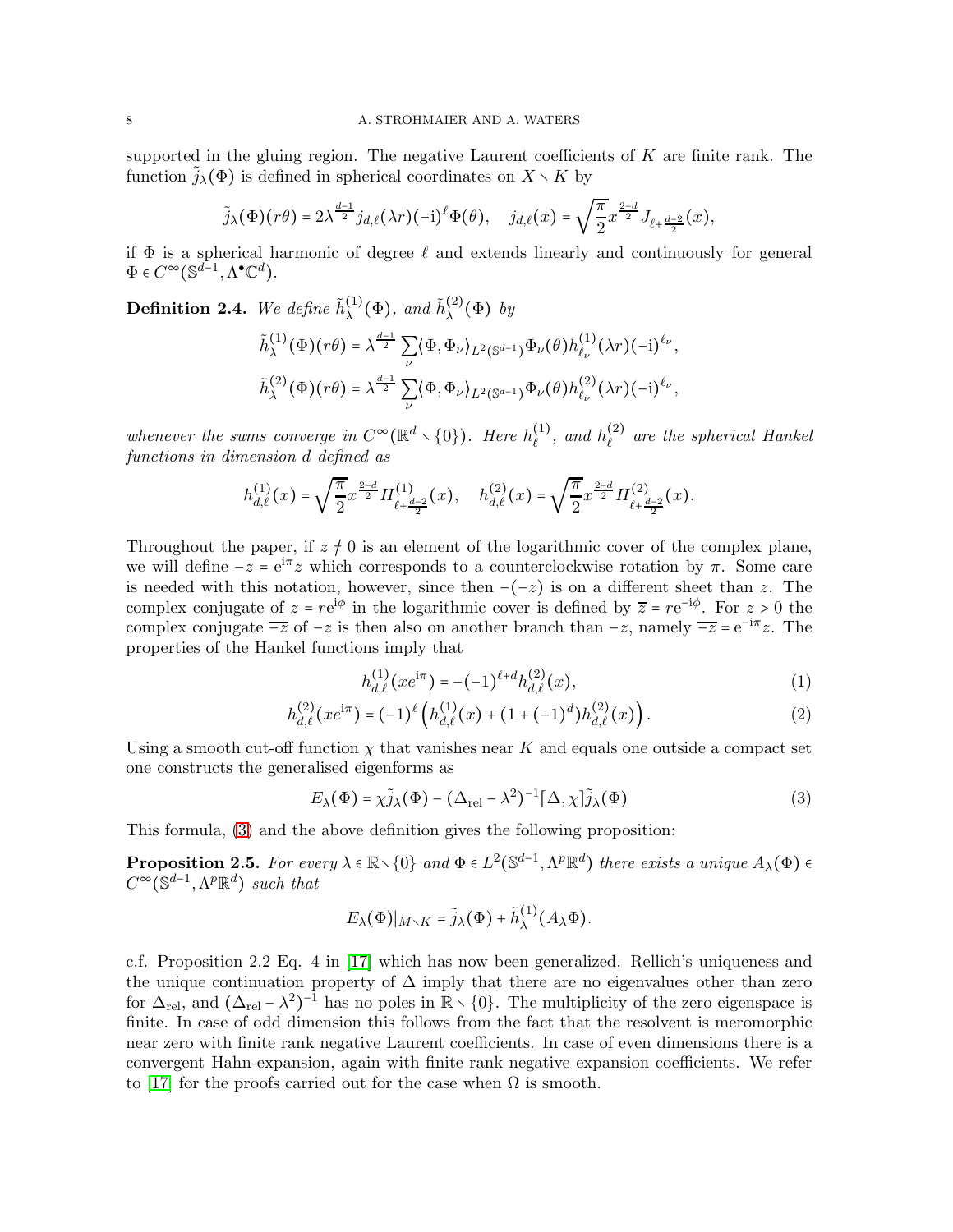As a consequence of the above Propositions the spectral results of [\[17\]](#page-21-1) carry over to the setting described in this paper. More precisely, Th. 1.5, 1.6, 1.7, 1.9, 1.10, 1.11 hold in this context. The expansion of Th 1.4, 1.8 also hold with the modification that the  $O_{C^{\infty}(M)}$  terms need to be replaced by  $O_{C^{\infty}(M^{\circ})}$ . This modification is necessary only because elliptic regularity was used in the proofs, in in our general context this does not hold any more up to the boundary. The Birman-Krein formula Theorem 6.1 of [\[17\]](#page-21-1) also holds with the same proof, with the only modification that Theorem 2.13 needs to be replaced by the theorem below. We only re-state here the results necessary to prove our main result. Let  $\{u_1, \ldots, u_N\}$  be an orthonormal basis in ker( $\Delta_{rel}$ ). We let  $(\Phi_{\mu})_{\mu}$  is an orthonormal basis in  $L^2(\mathbb{S}^{d-1}, \Lambda^p \mathbb{C}^d)$  of spherical harmonics  $\Phi_{\mu}$  of degree  $\ell_{\mu}$ . Then, each eigenfunction  $u_j$  admits a multipole expansion

$$
u_j = \sum_{\nu} a_{\nu,j} \frac{1}{r^{\ell_{\nu} + d - 2}} \Phi_{\nu}.
$$

For  $\Phi \in L^2(\mathbb{S}^{d-1}; \Lambda^p \mathbb{C}^d)$  define

$$
a_j(\Phi) \coloneqq \sum_{\nu} \overline{a_{\nu,j}} \langle \Phi, \Phi_{\nu} \rangle,
$$

whenever the sum converges absolutely. In particular the sum is finite when  $\Phi$  is a finite linear combination of spherical harmonics. We then have bounds and expansions for the scattering amplitude from [\[17\]](#page-21-1) that are summarised in the proposition below.

<span id="page-8-0"></span>**Proposition 2.6.** There exists an open neighborhood  $U_0$  of  $\mathbb{R}\setminus\{0\}$  in  $\mathbb{C}$  such that the following holds. Let  $U \subset \mathbb{C}$  be the union of  $U_0$  and the upper half space  $\{\lambda \mid \text{Im}(\lambda) > 0\}$ . Then the scattering matrix  $S_{\lambda}$  extends to a holomorphic function on U with values in the bounded operators  $L^2(\mathbb{S}^{d-1}, \Lambda^{\bullet}\mathbb{C}^d) \to L^2(\mathbb{S}^{d-1}, \Lambda^{\bullet}\mathbb{C}^d)$ . Recall that  $A_{\lambda} = S_{\lambda}$  - id is the scattering amplitude. We then have the following.

- (i) If  $d \geq 3$  is odd, then for any  $s \in \mathbb{R}$  the family  $A_{\lambda}$  is a holomorphic family of bounded operators on U with values in  $\mathcal{B}(L^2(\mathbb{S}^{d-1}), H^s(\mathbb{S}^{d-1}))$  and as such extends holomorphically to an open neighborhood of 0 in  $\mathbb{C}$ .
- (ii) If  $d \geq 2$  is even the family  $A_{\lambda}$  is a holomorphic family of operators on U with values in  $\mathcal{B}(L^2(\mathbb{S}^{d-1}), H^s(\mathbb{S}^{d-1}))$  for any  $s \in \mathbb{R}$ . We have for any  $s \in \mathbb{R}$  the inequality  $||A_\lambda||_{L^2 \to H^s} = O(|\lambda|^{d-2})$  as  $|\lambda| \to 0$  in U.
- (iii) If  $d = 2$  then  $||A_\lambda||_{L^2 \to H^s} = O(\frac{1}{|\log(\lambda)|})$  as  $|\lambda| \to 0$  in U.
- (iv) If  $\Phi$  is a spherical harmonic of degree  $\ell$ , then

$$
\langle A_\lambda \Phi, \Phi_\nu \rangle = \left( -\frac{\mathrm{i}}{2} (d-2+2\ell) (d-2+2\ell_\nu) C_{d,\ell} \overline{C_{d,\ell_\nu}} \sum_{j=1}^N a_j(\Phi) \overline{a_j(\Phi_\nu)} \right) \lambda^{\ell+\ell_\nu+d-4} + r(\lambda),
$$

where  $r(\lambda) = O(\lambda^{\ell+\ell_{\nu}+d-4})$  for  $|\lambda| < 1$  and  $C_{d,\ell}$  is defined by

$$
C_{d,\ell} = (-i)^{\ell} \sqrt{2\pi} \frac{1}{2^{\ell + \frac{d}{2} - 1}} \frac{1}{\Gamma(\ell + \frac{d}{2})}.
$$

(v) There exists a constant  $R_1 > 0$  such that for  $\lambda$  in the rectangle  $0 < Im(\lambda) < 1, -1 <$  $\text{Re}(\lambda)$  < 1 we have the bound

$$
|\langle A_{\lambda} \Phi_{\nu}, \Phi_{\mu} \rangle| = O\left(R_1^{\ell_{\mu} + \ell_{\nu}} \frac{\lambda^{\ell_{\nu} + \ell_{\mu} + d - 4}}{\Gamma(\ell_{\nu} + \frac{d}{2})\Gamma(\ell_{\mu} + \frac{d - 2}{2})}\right).
$$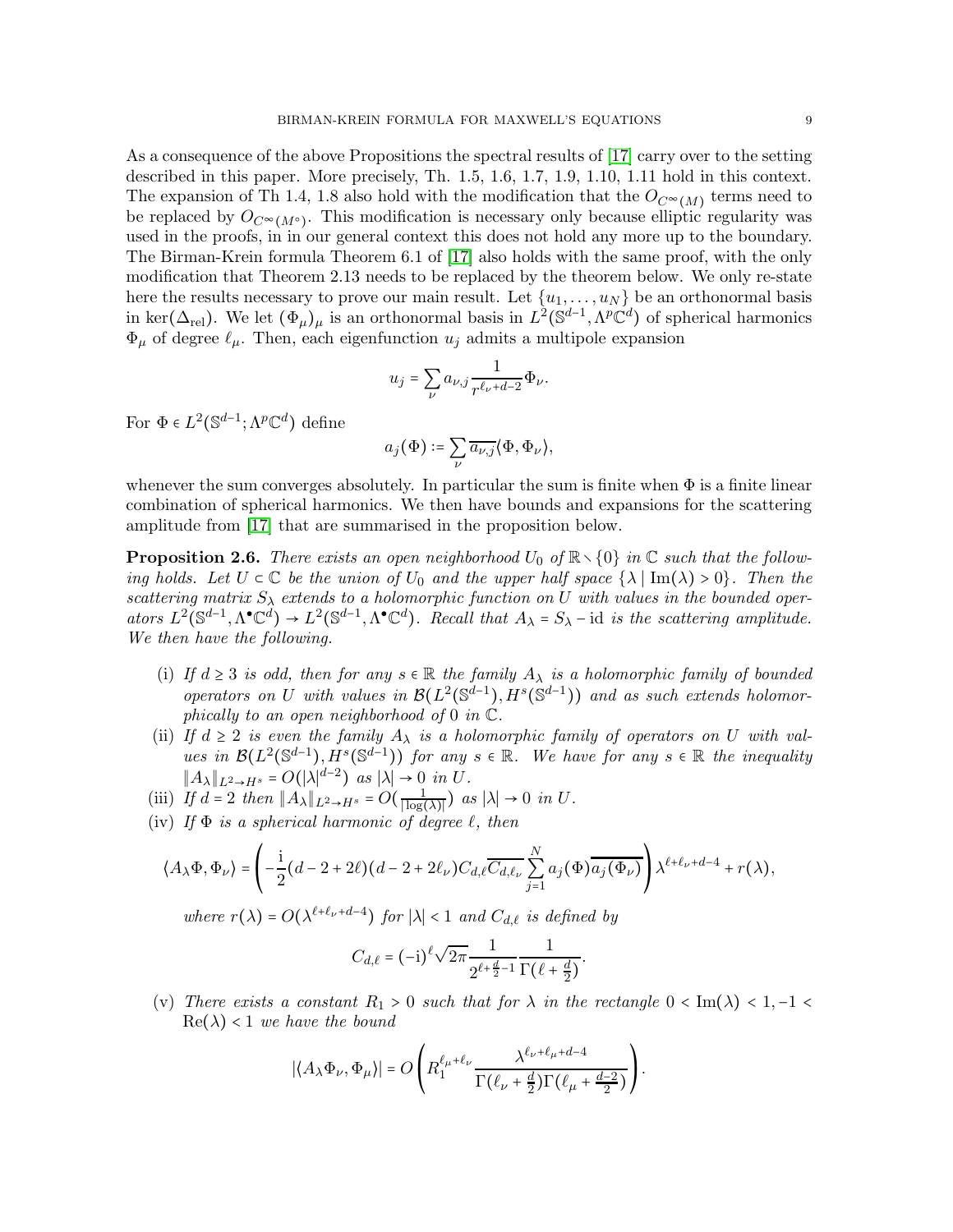(vi) We have the following functional relationship for the scattering matrix

$$
A_{\overline{\lambda}}^* = (-1)^{d-1} \tau A_{-\lambda} \tau
$$

where  $\tau: C^{\infty}(\mathbb{S}^{d-1}, \Lambda^p \mathbb{R}^d) \to C^{\infty}(\mathbb{S}^{d-1}, \Lambda^p \mathbb{R}^d), f(\theta) \mapsto f(-\theta)$  is the pull-back of the antipodal map.

We add here some guidance as to where in [\[17\]](#page-21-1) these results can be found. In the even dimensional case the neighborhood of  $\mathbb{R} \setminus \{0\}$  can normally not be chosen to include zero. In [\[17\]](#page-21-1) the corresponding expansions are proved in sectors of the complex plane and the theory of Hahn-holomorphic functions was used to give precise statements about convergence in fixed sectors of the logarithmic cover of the complex plane. We have decided here to not use this language and therefore these neighborhoods will typically exclude the negative imaginary axis. Parts (i) and the first part of (ii) are a consequence of Corollary 2.8 in [\[17\]](#page-21-1). The second part of (ii) follows from Theorem 4.2, first case, and by extension (iv) follows from Theorem 1.10 which is proved using Theorem 4.2 and 1.4. The expansions in Theorem 4.2 and Theorem 1.4 in [\[17\]](#page-21-1) still hold locally uniformly as a result of Propositions in Section 4. Part (iii) follows from Theorem 4.2 applied with  $d = 2$ . Each of the expansions in the proof is holomorphic in U, and can be differentiated. Part  $(v)$  follows from Lemma 2.10 in [\[17\]](#page-21-1) again since each of the expansions still holds locally uniformly. Part (vi) is a consequence of the definition of  $A_{\lambda}$ and Proposition [2.7](#page-9-0) below.

We are going to use only certain components of the spherical harmonics in our relative trace formulae. Therefore we also recall the following result of Proposition 2.6 and equations (7) and (8) from [\[17\]](#page-21-1) which still hold in our more general setting. The proof relies on the uniqueness of the generalised eigenforms. If  $\Phi \in C^{\infty}(\mathbb{S}^{d-1}, \Lambda^p \mathbb{C}^d)$  then  $dr \wedge \Phi \in C^{\infty}(\mathbb{S}^{d-1}, \Lambda^{p+1} \mathbb{C}^d)$  and  $\iota_{dr}\Phi \in C^{\infty}(\mathbb{S}^{d-1}, \Lambda^{p+1}\mathbb{C}^d)$ , where  $\iota_{dr}$  is interior multiplication of differential forms by dr.

<span id="page-9-0"></span>Proposition 2.7. In case d is odd we have

$$
E_{-\lambda}(\Phi) = (i)^{d-1} E_{\lambda}(\tau S_{-\lambda} \Phi), \quad S_{\lambda} \tau S_{-\lambda} = \tau,
$$

and in case d is even we have

$$
E_{-\lambda}(\Phi) = (\mathrm{i})^{d-1} E_{\lambda}(\tau (2 \mathrm{id} - S_{-\lambda})\Phi), \quad S_{\lambda} \tau (2 \mathrm{id} - S_{-\lambda}) = \tau.
$$

Moreover, the following equalities hold,

$$
dE_{\lambda}(\Phi) = -i\lambda E_{\lambda}(dr \wedge \Phi), \quad \delta E_{\lambda}(\Phi) = i\lambda E_{\lambda}(\iota_{dr}\Phi),
$$
  

$$
dr \wedge S_{\lambda}\Phi = S_{\lambda}dr \wedge \Phi, \quad \iota_{dr}S_{\lambda}\Phi = S_{\lambda}\iota_{dr}\Phi.
$$

Since  $\Phi \mapsto dr \wedge \iota_{dr} \Phi$  is the orthonormal projection onto  $L_n^2(\mathbb{S}^{d-1}, \Lambda^p \mathbb{C}^d)$  and  $\Phi \mapsto \iota_{dr} dr \wedge \Phi$  is the orthonormal projection onto  $L^2_t(\mathbb{S}^{d-1}, \Lambda^p \mathbb{C}^d)$  this proposition implies the claimed splitting of the scattering matrix. We will also need the following bound on the matrix elements of the scattering amplitude, which we recall is a result of Lemma 2.10 in [\[17\]](#page-21-1).

Finally, the basis of eigenfunctions  $\{u_1, \ldots, u_N\}$  in ker( $\Delta_{\text{rel}}$ ) together with the generalised eigenfunctions  $E_{\lambda}(\Phi)$  provide a complete spectral resolution of  $\Delta_{\text{rel}}$ .

The following gives the spectral decomposition in appropriate functions spaces. This was stated in [\[17\]](#page-21-1), (Theorem 2.11) for the case of smooth boundary and the same theorem holds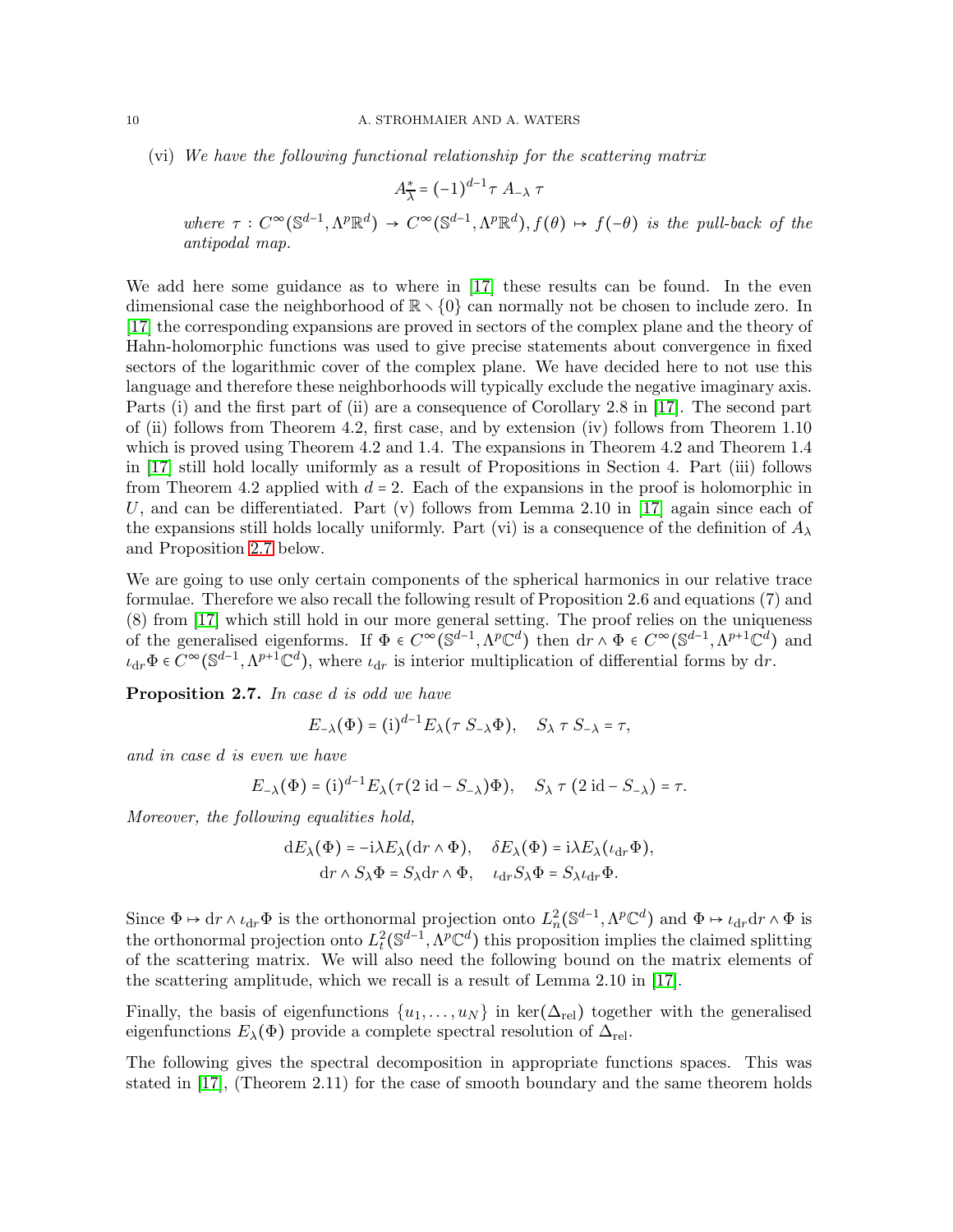here with the modification that convergence in  $C^{\infty}(M \times M)$  needs to be replaced by convergence in  $C^{\infty}(M^{\circ} \times M^{\circ})$ . The reason is that we do not have elliptic boundary regularity in our setting.

<span id="page-10-2"></span>**Proposition 2.8.** If h is a Borel function with  $h = O((1 + \lambda^2)^{-q})$  for all  $q \in \mathbb{N}$  we have that  $h(\Delta_{p,\text{rel}})$  has smooth integral kernel  $k_h \in C^{\infty}(M^{\circ} \times M^{\circ}; \Lambda^{\bullet} T^*M \boxtimes (\Lambda^{\bullet} T^*M)^*)$  and

$$
k_h(x, y) = h(0) \sum_{j=1}^{N} u_j(x) \otimes (u_j(y))^*
$$
  
+
$$
\frac{1}{2\pi} \sum_{\nu} \int_0^{\infty} h(\lambda^2) E_{\lambda}(\Phi_{\nu})(x) \otimes E_{\lambda}(\Phi_{\nu})^*(y) d\lambda,
$$
 (4)

where the sum converges in  $C^{\infty}(M^{\circ} \times M^{\circ}; \Lambda^{\bullet} T^*M \boxtimes (\Lambda^{\bullet} T^*M)^*).$ 

We briefly outline the adaption of the argument to our setting. If  $f \in C_0^{\infty}(M^{\circ}, \Lambda^{\bullet} T^*M)$  and  $\lambda > 0$  we have

<span id="page-10-1"></span>
$$
(R_{\lambda} - R_{-\lambda})f = \frac{1}{2\lambda} \sum_{\nu} E_{\lambda}(\Phi_{\nu}) \langle f, E_{\overline{\lambda}}(\Phi_{\nu}) \rangle, \tag{5}
$$

where convergence is in  $C^{\infty}(M^{\circ}, \Lambda^{\bullet} T^*M)$ . This follows as usual from the characterisation of outgoing and incoming solutions, Rellich's uniqueness theorem, and integration by parts. Since the resolvent is meromorphic, with a possible pole of order at most two only at zero, one can directly compare with Stone's formula to express the spectral measure  $(fdE_\lambda, f)$  in terms of  $\langle f, (R_{\lambda} - R_{-\lambda})f \rangle$  and  $\sum_j |\langle u_j, f \rangle|^2 \delta_0(\lambda)$ . Hence, formula [\(4\)](#page-10-1) holds in the sense of distributions for any bounded Borel function  $h$ . This can then be improved to convergence in  $C^{\infty}(M^{\circ} \times M^{\circ}; \Lambda^{\bullet}T^*M \boxtimes (\Lambda^{\bullet}T^*M)^*)$  using the fact that  $(1 + \Delta_{\text{rel}})^s h(\Delta_{\text{rel}})(1 + \Delta_{\text{rel}})^s$  is L<sup>2</sup>-bounded for any  $s \geq 0$ . This uses only the inclusions  $H_0^s(M^{\circ}) \subset \text{dom}(\Delta_{\text{rel}}^{s/2}) \subset H_{\text{loc}}^s(M^{\circ})$ for  $s \geq 0$ , which follow from Proposition [2.1](#page-5-1) and elliptic regularity in case  $\frac{s}{2} \in \mathbb{N}_0$ .

### 3. Proof of the Main Theorems

<span id="page-10-0"></span>We first need to show that the corresponding operators are trace-class. This is true for  $(1 - P_0)Qf(\Delta_0)(1 - P_0)$  since this operator has a smooth integral kernel on the compact manifold  $B_R(0)$  with smooth boundary. To show the trace-class property for the two other operators we will use a modification of the gluing method used in [\[17\]](#page-21-1) (see [\[18\]](#page-21-3) for this method in the context of black-box scattering). We will consider the operator  $\Delta_{\Omega_R}$ . Recall that our assumption implies that  $(\Delta_{\Omega_R} + 1)^{-k+1}$  is trace-class for some  $k > 0$ . We assume here w.l.o.g. that  $2k > d + 1$ . Using

$$
(\Delta_{\Omega_R} - \lambda^2)^{-1} = (1 + \lambda^2)(\Delta_{\Omega_R} - \lambda^2)^{-1}(\Delta_{\Omega_R} + 1)^{-1} + (\Delta_{\Omega_R} + 1)^{-1}
$$

we conclude that  $(\Delta_{\Omega_R} - \lambda^2)^{-1}$  is in the k-th Schatten class for Im( $\lambda$ ) > 0 and the Schatten norm satisfies the uniform bound

$$
\|(\Delta_{\Omega_R} - \lambda^2)^{-1}\|_k \le C\left(1 + |\lambda|^2\right) \frac{1}{\text{Im}(\lambda^2)}.
$$

Since  $(\Delta_{\Omega_R} + 1)^{-1}Q$  is bounded by 1 in the operator norm as a consequence of Lemma [A.1](#page-19-1) we then see that

$$
(\Delta_{\Omega_R} + 1)^{-k} Q (\Delta_{\Omega_R} - \lambda^2)^{-1}
$$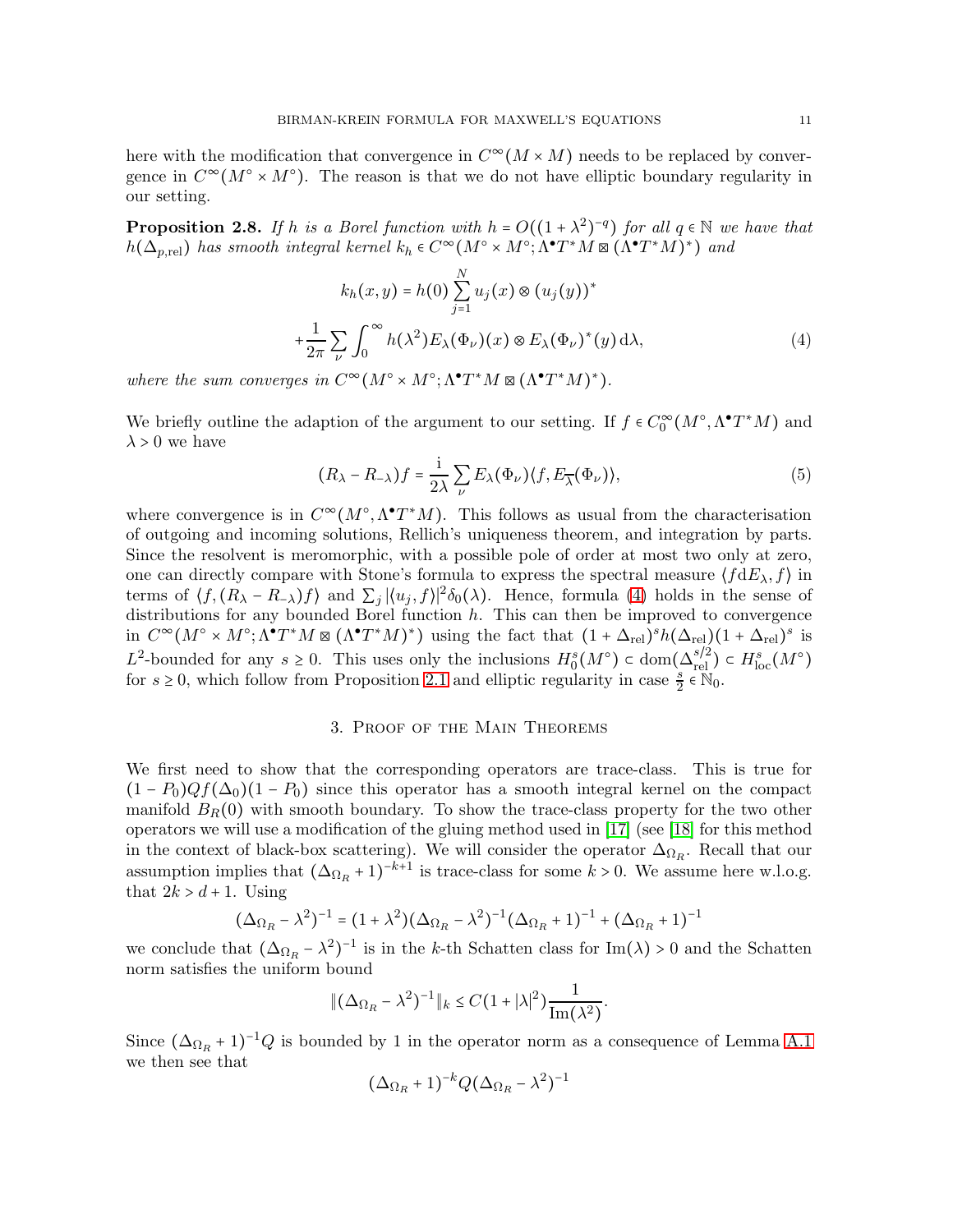is trace-class and its trace norm is bounded by

$$
\|(\Delta_{\Omega_R}+1)^{-k}Q(\Delta_{\Omega_R}-\lambda^2)^{-1}\|_1\leq C(1+|\lambda|^2)\frac{1}{\text{Im}(\lambda^2)}.
$$

Next we consider a set of smooth cut-off functions  $\chi_1, \eta_1, \chi_2, \eta_2 \in C^{\infty}(M)$  suitably chosen such that

$$
\eta_1 \chi_1 = \eta_1, \quad \eta_2 \chi_2 = \eta_2, \quad \eta_1 + \eta_2 = 1,
$$
  
\n
$$
\text{supp}\,\chi_1 \subset X \smallsetminus \overline{\Omega}, \quad \text{supp}\,\chi_2 \subset K, \quad \text{dist}(\text{supp}\,\chi_1', \eta_1) > 0, \quad \text{dist}(\text{supp}\,\chi_2', \eta_2) > 0.
$$

The functions are chosen so that  $\eta_1, \chi_1$  vanish near  $\overline{\Omega}$  and are equal to one in a neighborhood of  $X \setminus K^{\circ}$ . The functions  $\eta_2, \chi_2$  are chosen to be one in a neighborhood of  $\overline{\Omega}$ . Now consider the operator

$$
T_{\lambda} = (\Delta_{\rm rel} + 1)^{-k} (\Delta_{\rm rel} - \lambda^2)^{-1} Q.
$$

Similarly, let

$$
T_{0,\lambda} = (\Delta_0 + 1)^{-k} Q (\Delta_0 - \lambda^2)^{-1},
$$
  
\n
$$
T_{\Omega_R, \lambda} = (\Delta_{\Omega_R} + 1)^{-k} Q (\Delta_{\Omega_R} - \lambda^2)^{-1},
$$

and define

$$
\tilde{T}_{\lambda}=\chi_1 T_{0,\lambda}\eta_1+\chi_2 T_{\Omega_R,\lambda}\eta_2.
$$

By the support properties of the cut-off functions the operator  $\tilde{T}_{\lambda}$  maps the domain of  $Q$  into the domain of  $(-\Delta_{rel} + 1)^k(-\Delta_{rel} - \lambda^2)$ . One then computes

$$
(\Delta_{\rm rel} + 1)^k (\Delta_{\rm rel} - \lambda^2) \tilde{T}_{\lambda} = Q + R_1 + (\Delta_{\rm rel} + 1)^k R_2(\lambda),
$$

where

$$
R_1 = [(\Delta + 1)^k, \chi_1](\Delta_{\Omega_R} + 1)^{-k} Q \eta_1 + [(\Delta + 1)^k, \chi_2](\Delta_0 + 1)^{-k} Q \eta_2,
$$
  

$$
R_2(\lambda) = [\Delta, \chi_1] T_{\Omega_R, \lambda} \eta_1 + [\Delta, \chi_2] T_{0, \lambda} \eta_2.
$$

Therefore, one has

$$
\tilde{T}_{\lambda} = T_{\lambda} + (\Delta_{\text{rel}} + 1)^{-k} (\Delta_{\text{rel}} - \lambda^2)^{-1} R_1 + (\Delta_{\text{rel}} - \lambda^2)^{-1} R_2(\lambda).
$$

By elliptic regularity the resolvent kernels are smooth away from the diagonal. Hence, the support properties of the cutoff functions imply that  $R_1$  is a smoothing operator mapping to a space of functions with support in a fixed compact set. Hence,  $R_1$  is a trace-class operator. For  $R_2(\lambda)$  we have

$$
R_2(\lambda) = R_3(\lambda) + R_4(\lambda),
$$
  
\n
$$
R_3(\lambda) = [\Delta, \chi_1](\Delta_{\Omega_R} + 1)^{-k}(\Delta_{\Omega_R} - \lambda^2)^{-1}Q\eta_1,
$$
  
\n
$$
R_4(\lambda) = [\Delta, \chi_2](\Delta_0 + 1)^{-k}(\Delta_0 - \lambda^2)^{-1}Q\eta_2.
$$

The operators  $[\Delta, \chi_1](\Delta_{\Omega_R} + 1)^{-k}$  and  $[\Delta, \chi_2](\Delta_0 + 1)^{-k}$  continuously map  $L^2$  into the space  $H_{\text{comp}}^{2k-1}(U)$  since  $2k > d+1$ , where U is a bounded subset of X. It follows that these operators are trace-class. The operators  $(\Delta_0 - \lambda^2)^{-1} Q$  and  $(\Delta_{\Omega_R} - \lambda^2)^{-1} Q$  are both bounded by uniformly by  $|\lambda|^2 \text{Im}(\lambda^2)^{-1}$ , which is a consequence of spectral calculus and the general inequality  $\frac{x^2}{x^2+1}$  $\left|\frac{x^2}{x^2+z}\right| \leq$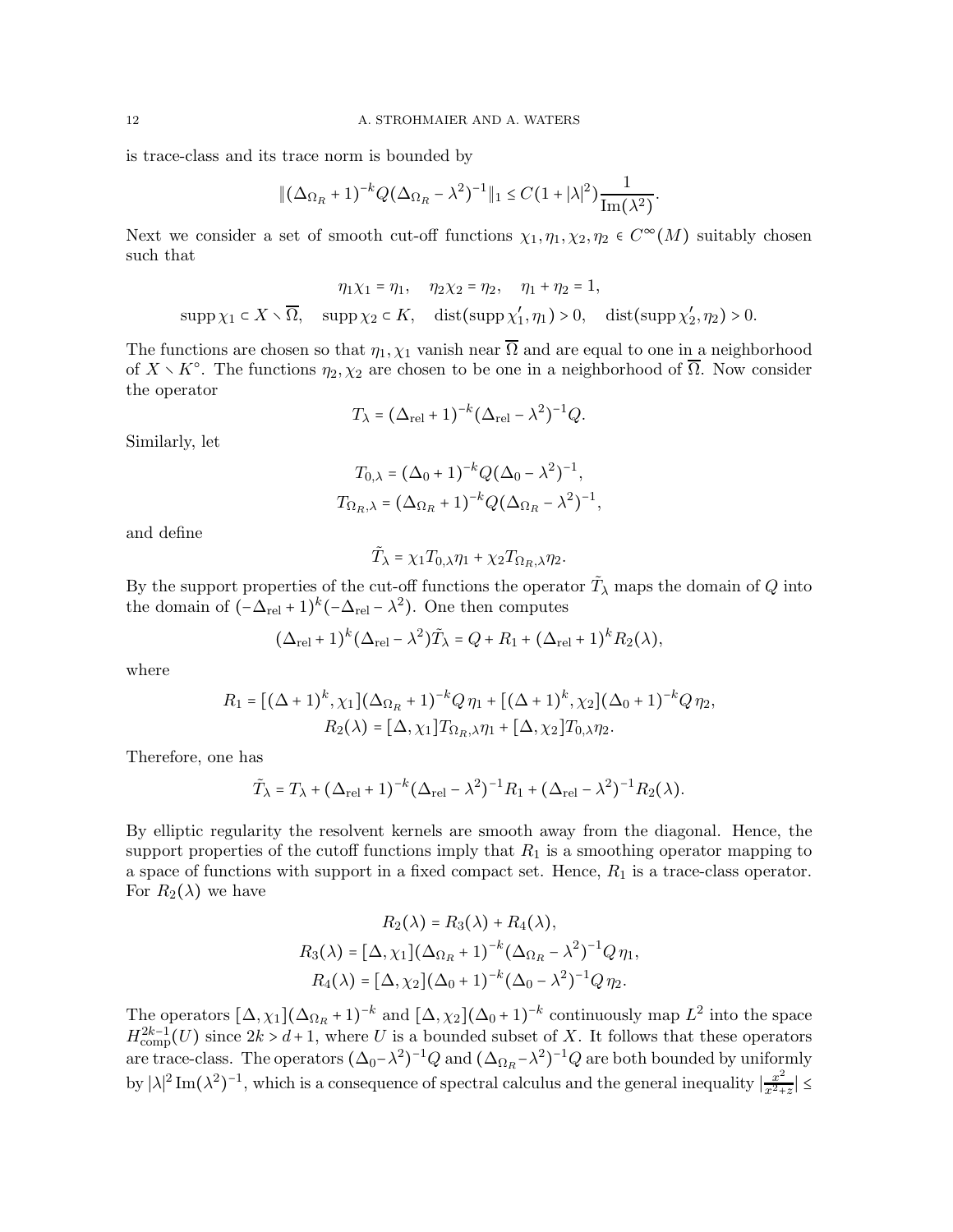∣z∣  $\frac{|z|}{\text{Im}(z)}$  for real  $x \in \mathbb{R}$ . We conclude that  $R_3$  and  $R_4$  are trace class for any  $\lambda$  in the upper half plane and that

$$
||R_3(\lambda)||_1 \leq C_3 |\lambda|^2 \operatorname{Im}(\lambda^2)^{-1}, \quad ||R_4(\lambda)||_1 \leq C_4 |\lambda|^2 \operatorname{Im}(\lambda^2)^{-1}.
$$

Thus, we obtain

$$
\|(\Delta_{\rm rel} + 1)^{-k}(\Delta_{\rm rel} - \lambda^2)^{-1} R_1 + (\Delta_{\rm rel} - \lambda^2)^{-1} R_2(\lambda)\|_1 \le C \frac{|\lambda|^2}{|\text{Im}(\lambda^2)|^2}
$$

for some constant  $C > 0$ . We have proved:

<span id="page-12-0"></span>**Lemma 3.1.** The operator  $T_{\lambda} - \tilde{T}_{\lambda}$  is trace-class and there exists  $C > 0$  such that for the trace norm we have

$$
||T_{\lambda}-\tilde{T}_{\lambda}||_1 \leq C \frac{|\lambda|^2}{|\mathrm{Im}(\lambda^2)|^2}.
$$

<span id="page-12-1"></span>**Lemma 3.2.** For any compactly supported functions  $\chi_0 \in L^{\infty}_{\text{comp}}(\mathbb{R}^d)$  and  $\chi \in L^{\infty}_{\text{comp}}(M)$  the operators  $\chi_0 T_{0,\lambda}$  and  $\chi T_{\lambda}$  are trace-class and there exists  $C > 0$  such that

$$
\|\chi_0 T_{0,\lambda}\|_1 + \|\chi T_{\lambda}\|_1 \le C \frac{1 + |\lambda|^2}{|\text{Im}(\lambda^2)|^2}.
$$

*Proof.* To show this choose  $R > 0$  sufficiently large and cut-off functions  $\chi_1, \eta_1, \chi_2, \eta_2$  as above such that  $\chi_2$  and  $\eta_2$  are equal one near the support of  $\chi$ . Then  $\chi \chi_2 = \chi$  and  $\chi \chi_1 = 0$ . Thus,

$$
\chi \cdot (T_{\lambda}) = \chi \cdot (T_{\lambda} - \tilde{T}_{\lambda}) + \chi T_{\Omega_R, \lambda} \eta_2.
$$

Since  $T_{\Omega_R, \lambda}$  is trace-class and  $||T_{\Omega_R, \lambda}||_1 \leq C_1 \frac{1 + |\lambda|^2}{|\text{Im}(\lambda^2)|^2}$  we obtain

$$
\|\chi T_\lambda\|_1 \le C_2 \frac{1+|\lambda|^2}{|\mathrm{Im}(\lambda^2)|^2}.
$$

The bound on  $||\chi_0 \cdot T_{0,\lambda}||_1$  is immediately implied by this too since this equals  $||\chi \cdot T_{\lambda}||_1$  in the special case  $\Omega = \emptyset$ special case  $\Omega = \emptyset$ .

### <span id="page-12-3"></span>Proposition 3.3. The operator

$$
P((\Delta_{\text{rel}}+1)^{-k}\text{curl}(\Delta_{\text{rel}}-\lambda^2)^{-1}-(\Delta_0+1)^{-k}\text{curl}(\Delta_0-\lambda^2)^{-1})P
$$

is trace-class and we have the bound

$$
\|P((\Delta_{\text{rel}}+1)^{-k}\text{curl}(\Delta_{\text{rel}}-\lambda^2)^{-1}-(\Delta_0+1)^{-k}\text{curl}(\Delta_0-\lambda^2)^{-1})P\|_1 \leq C\frac{1+|\lambda|^2}{|\text{Im}(\lambda^2)|^2}.
$$

*Proof.* We have that  $P\widetilde{T}_{\lambda}P = PT_{0,\lambda}P$  and thus

$$
P(T_{\lambda} - T_{0,\lambda})P = P(T_{\lambda} - \tilde{T}_{\lambda})P + PT_{0,\lambda}P.
$$

The bound now follows immediately from Lemma [3.1](#page-12-0) and Lemma [3.2.](#page-12-1)  $\Box$ 

<span id="page-12-2"></span>**Proposition 3.4.** For any even function  $f \in \mathcal{S}(\mathbb{R})$  we have that

$$
P\left(Q\,f(\Delta_{\mathrm{rel}}^{1/2})-Q\,f(\Delta_0^{1/2})\right)P
$$

is trace-class and the mapping  $f \mapsto \text{Tr}\left(P\left(Q f(\Delta_{\text{rel}}^{1/2}) - Q f(\Delta_0^{1/2})\right)\right)$  $\binom{1}{0}$  P) is a tempered distribution.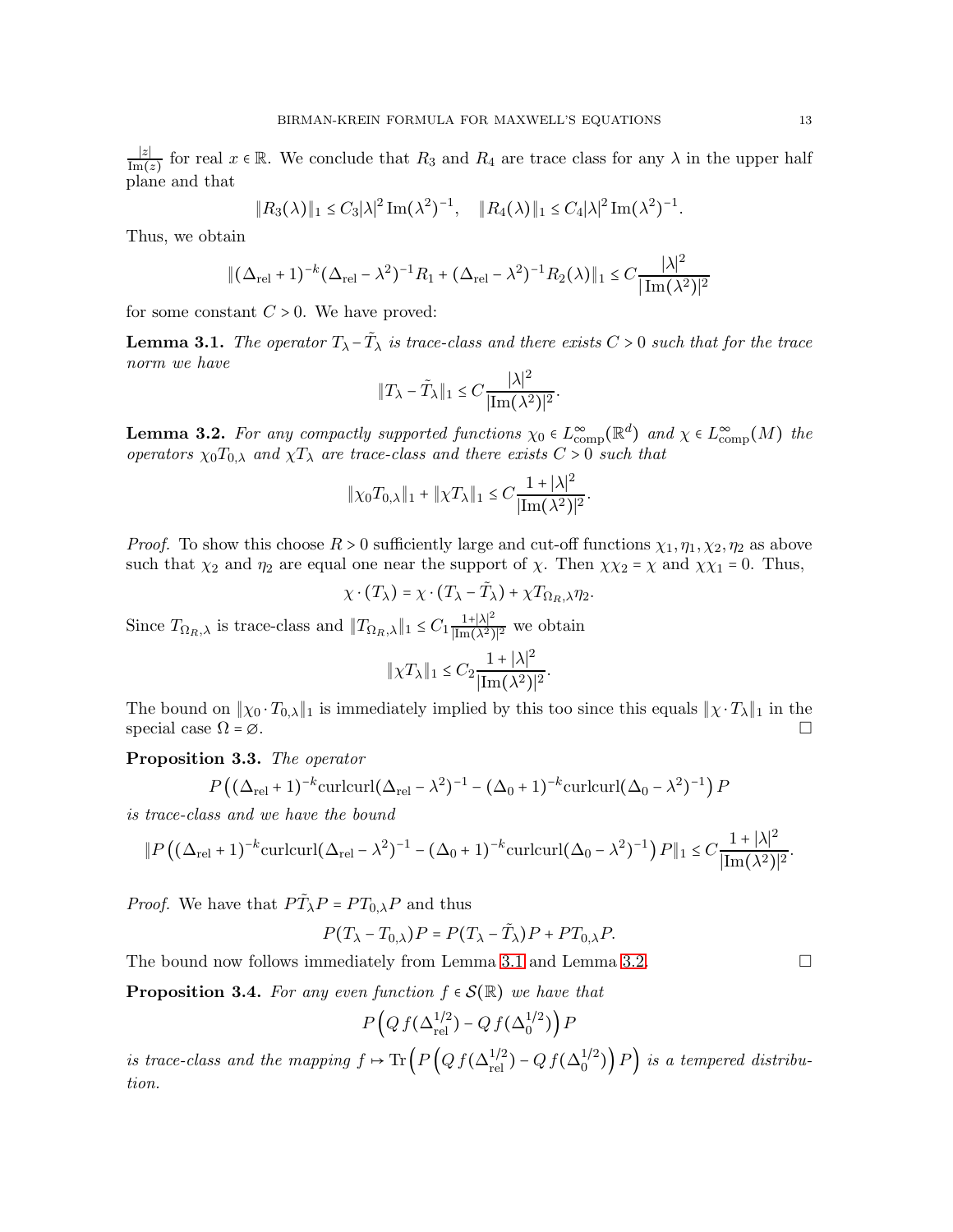*Proof.* Define  $g \in \mathcal{S}(\mathbb{R})$  by  $g(\lambda) = (1 + \lambda^2)^k f(\lambda)$ . Let  $\tilde{g}$  be an almost analytic extension of g such that  $\frac{\partial \tilde{g}}{\partial \bar{z}} = O(|\text{Im}(z)|^m)$  for some fixed  $m \geq 5$ . Such an almost analytic extension can always be constructed as

$$
\tilde{g}(x+{\rm i}y)=\sum_{k=0}^m\frac{1}{k!}g^{(k)}(x)({\rm i}y)^k\chi(y),
$$

where  $\chi \in C_0^{\infty}(\mathbb{R})$  is chosen such that it equals one near 0. By the Helffer-Sjöstrand formula we have

$$
f(\Delta_{\text{rel}}^{1/2})Q = \frac{2}{\pi} \int_{\text{Im}(z)>0} z \frac{\partial \tilde{g}}{\partial \overline{z}} T_z \text{d}m(z),
$$

and the analogous formula holds for  $f(\Delta_0^{1/2})$  $\binom{1}{0}Q$ . Here dm denotes the Lebesgue measure on C. Hence,

$$
P\left(Qf(\Delta_{\text{rel}}^{1/2}) - Qf(\Delta_0^{1/2})\right)P
$$
  
=  $\frac{2}{\pi} \int_{\text{Im}(z)>0} \frac{\partial \tilde{g}}{\partial \overline{z}} P\left((\Delta_{\text{rel}} + 1)^{-k} Q (\Delta_{\text{rel}} - z^2)^{-1} - (\Delta_0 + 1)^{-k} Q (\Delta_0 - z^2)^{-1}\right) Pz dm(z),$ 

which implies the statement as the trace norm is finite and can be estimated as

$$
\mathrm{Tr}\left(|PQf(\Delta_\mathrm{rel}^{1/2})-Qf(\Delta_0^{1/2})P|\right)\leq C\frac{2}{\pi}\int\limits_{\mathrm{Im}(z)>0}|\frac{\partial\tilde{g}}{\partial\overline{z}}|\frac{1+|z|^2}{|\mathrm{Im}(z^2)|^2}\mathrm{d}m(z).
$$

 $\Box$ 

The same proof applied to Lemma [3.2](#page-12-1) also gives

<span id="page-13-0"></span>**Proposition 3.5.** For any even function  $f \in \mathcal{S}(\mathbb{R})$  we have that

$$
(1 - P)\left(Qf(\Delta_{\rm rel}^{1/2})\right)
$$

is trace-class and the mapping  $f \mapsto \text{Tr}\left((1-P)\left(Qf(\Delta_{\text{rel}}^{1/2})\right)\right)$  is a tempered distribution.

We will now conclude with the proof of Theorem [1.3,](#page-4-0) which will be a modification of the proof for p-forms in [\[17\]](#page-21-1), Theorem 6.1, by carefully inserting suitable projection operators in the right places without destroying crucial positivity properties. The approach relies essentially on the Maass-Selberg technique, which requires a subtle analysis near  $\lambda = 0$ . We provide here more details than in [\[17\]](#page-21-1) as we believe this result cannot be obtained from the abstract Birman-Krein formula.

Proof of Theorem [1.3.](#page-4-0) It remains to show the trace-formula. Since both sides are distributions in  $\mathcal{D}'(\mathbb{R})$  it suffices to check the trace formula for a dense class of functions. We will thus assume here that  $f$  is real analytic in some neighborhood of zero, depending on  $f$ . We fix  $0 \le p \le d$ . By Prop. [2.8,](#page-10-2) the operators  $f(\Delta_{rel}^{1/2})$  and  $f(\Delta_0^{1/2})$  $_0^{1/2}$ ) have smooth integral kernels  $k(x, y)$  and  $k_0(x, y)$  respectively. We denote the integral kernels of  $Qf(\Delta_{\text{rel}}^{1/2})$  and  $Qf(\Delta_{\text{rel}}^{1/2})$  $_{0}^{0}$  ) by  $q(x, y)$  and  $q_0(x, y)$ . Convergence in [2.8](#page-10-2) is in the space  $C^{\infty}(M^{\circ} \times M^{\circ}; \Lambda^p T^*M \boxtimes (\Lambda^p T^*M)^*)$ . In case  $Q = d\delta$  the kernel q is the integral kernel of the map  $df(\Delta_{rel}^{1/2})\delta : C_0^{\infty}(M^{\circ}, \Lambda^p T^*M) \rightarrow$  $C^{\infty}(M^{\circ}, \Lambda^pT^*M)$ , as  $\overline{d}$  and  $\overline{d}^*$  commute with  $f(\Delta_{rel}^{\frac{1}{2}})$ . Similarly, if  $Q = \delta d$  the kernel q is the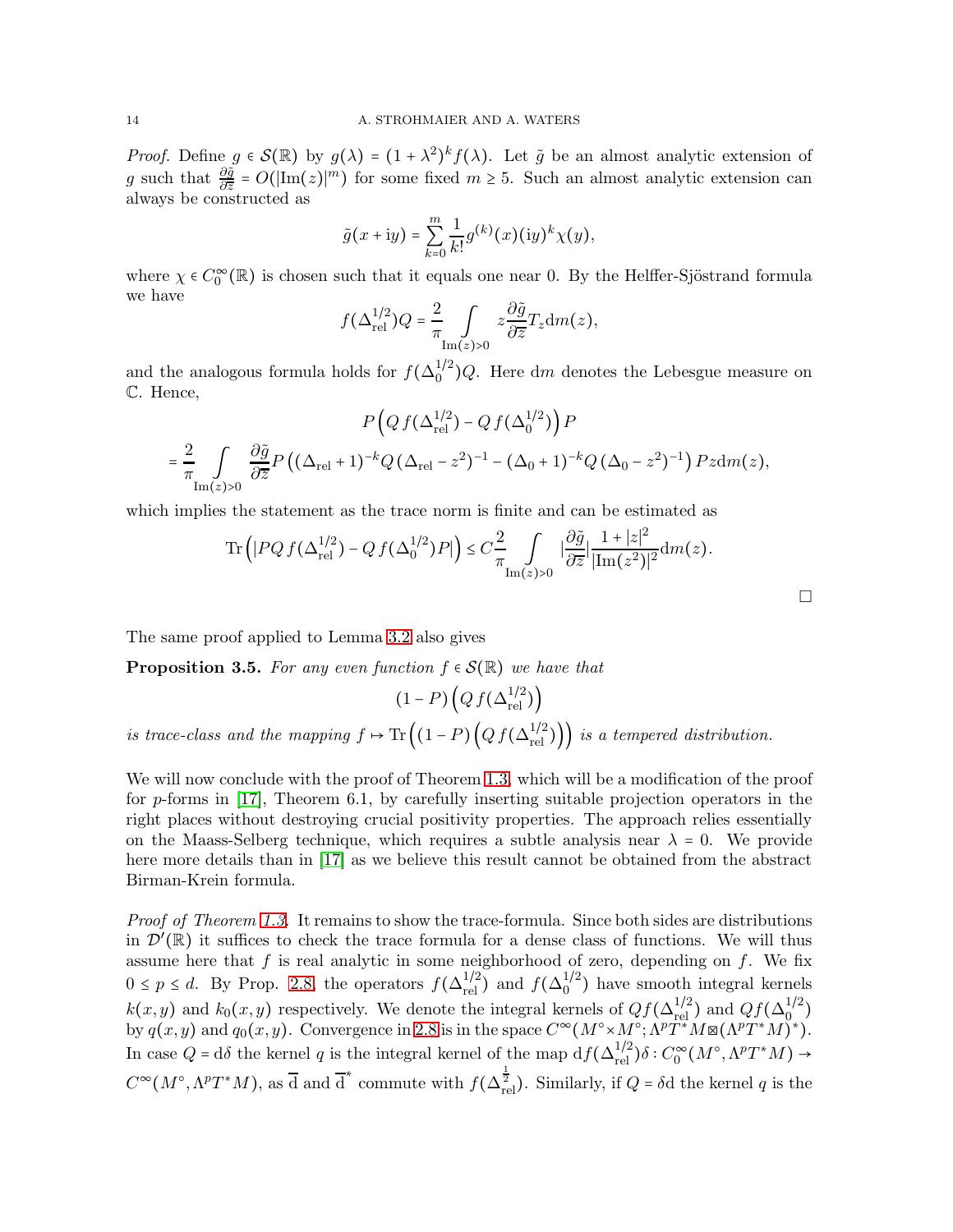integral kernel of  $\delta f(\Delta^{1/2})$ d restricted to the space of p-forms. By Prop. [2.7](#page-9-0) and Prop. [2.8](#page-10-2) we therefore obtain

$$
q(x,y) = \frac{1}{2\pi} \sum_{\nu} \int_0^{\infty} \lambda^2 f(\lambda) E_{\lambda}(a_Q \Phi_{\nu})(x) \otimes E_{\lambda}(a_Q \Phi_{\nu})^*(y) d\lambda,
$$
 (6)

where again the sum converges in  $C^{\infty}(M^{\circ} \times M^{\circ}; \Lambda^p T^*M \boxtimes (\Lambda^p T^*M)^*)$ . Here  $a_Q$  is the operator of exterior multiplication by dr if  $Q = d\delta$ , and it is the operator of interior multiplication by dr if  $Q = \delta d$ . In particular,  $P_Q = a_Q^* a_Q$  is the orthogonal projection onto  $L_t^2(\mathbb{S}^{d-1}, \Lambda^{\bullet} \mathbb{C}^d)$  if  $Q = d\delta$  and it is the orthogonal projection onto  $L_n^2(\mathbb{S}^{d-1}, \Lambda^{\bullet} \mathbb{C}^d)$  if  $Q = \delta d$ .

We define the family  $(q_\nu)_\nu$  of smooth kernels  $q_\nu \in C^\infty(M^\circ \times M^\circ; \Lambda^p T^*M \boxtimes (\Lambda^p T^*M)^*)$  by

$$
q_{\nu}(x,y) = \frac{1}{2\pi} \int_0^{\infty} \lambda^2 f(\lambda) E_{\lambda}(a_Q \Phi_{\nu})(x) \otimes E_{\lambda}(a_Q \Phi_{\nu})^*(y) d\lambda.
$$

In the same way we construct  $q_{0,\nu} \in C^{\infty}(\mathbb{R}^d \times \mathbb{R}^d; \Lambda^p T^* \mathbb{R}^d \boxtimes (\Lambda^p T^* \mathbb{R}^d)^*)$  for  $Qf(\Delta_0^{1/2})$  $_{0}^{1/2}$ ). The operator  $(1 - P)Qf(\Delta_{rel}^{1/2})(1 - P)$  is trace-class by Proposition [3.5](#page-13-0) and has smooth kernel on  $\Omega_R$ . Since the trace of a trace-class operator can be computed as a limit of traces on any increasing sequence of subspaces with union  $L^2(\Omega_R)$  the trace equals

$$
\operatorname{Tr}\left((1-P)Qf(\Delta_{\mathrm{rel}}^{1/2})(1-P)\right)=\lim_{n\to\infty}\int_{\Omega_{R,n}}\operatorname{tr} q(x,x)\mathrm{d} x,
$$

where  $\Omega_{R,n}$  is an increasing compact exhaustion of  $\Omega_R$  and tr denotes the pointwise trace on the fibre  $\text{End}(\Lambda^p T^*_x M)$  of  $\Lambda^p T^*M \boxtimes (\Lambda^p T^*M)^*$  at the point  $(x, x)$ . Note that for positive f the kernels tr  $q(x,x)$  and tr  $q_{\nu}(x,x)$  are positive. Since  $(1-P)Qf(\Delta_0^{1/2})$  $\binom{1}{0} (1 - P)$  is traceclass it follows that tr  $q(x, x)$  and tr  $q_{\nu}(x, x)$  are integrable on  $M_{\rho}$ . This also implies that tr  $q(x, x)$  and tr  $q_{\nu}(x, x)$  are integrable on  $M_{\rho}$  for general f, since any Schwartz function can be dominated by a positive Schwartz function. We can therefore write

$$
\operatorname{Tr}\left((1-P)Qf(\Delta_{\mathrm{rel}}^{1/2})(1-P)\right)=\int_{\Omega_R}\operatorname{tr} q(x,x)\mathrm{d} x=\int_{\Omega_R}\sum_{\nu}\operatorname{tr} q_{\nu}(x,x)\mathrm{d} x,
$$

Similarly, the operator  $(1-P_0)Qf(\Delta_0^{1/2})$  $\binom{1}{0}(1-P_0)$  has smooth kernel on  $B_R(0)$  and is therefore trace-class with

Tr
$$
((1 - P_0)Qf(\Delta_0^{1/2})(1 - P_0)) = \int_{B_R} tr q_0(x, x) dx = \int_{B_R} \sum_{\nu} tr q_{0,\nu}(x, x) dx.
$$

Now let  $\chi_{\rho}$  be the indicator function of a large ball  $B_{\rho}$  such that  $\rho > R$ . Then,

$$
\operatorname{Tr}\left(\chi_{\rho}\left(PQf(\Delta_{\mathrm{rel}}^{1/2})P - P_0Qf(\Delta_0^{1/2})P_0\right)\chi_{\rho}\right) = \int_{B_{\rho}\setminus B_R} \operatorname{tr}\left(q(x,x) - q_0(x,x)\right) \mathrm{d}x.
$$

By Proposition [3.4](#page-12-2) the operator  $PQf(\Delta^{1/2})P - P_0Qf(\Delta_0^{1/2})$  $\binom{1}{0}P_0$  is trace-class and we can again compute its trace on an increasing sequence of subspaces exhausting the Hilbert space. This gives

$$
\operatorname{Tr}\left(PQf(\Delta_{\mathrm{rel}}^{1/2})P - P_0Qf(\Delta_0^{1/2})P_0\right) = \lim_{\rho \to \infty} \int_{B_\rho \times B_R} \operatorname{tr}\left(q(x,x) - q_0(x,x)\right) \mathrm{d}x.
$$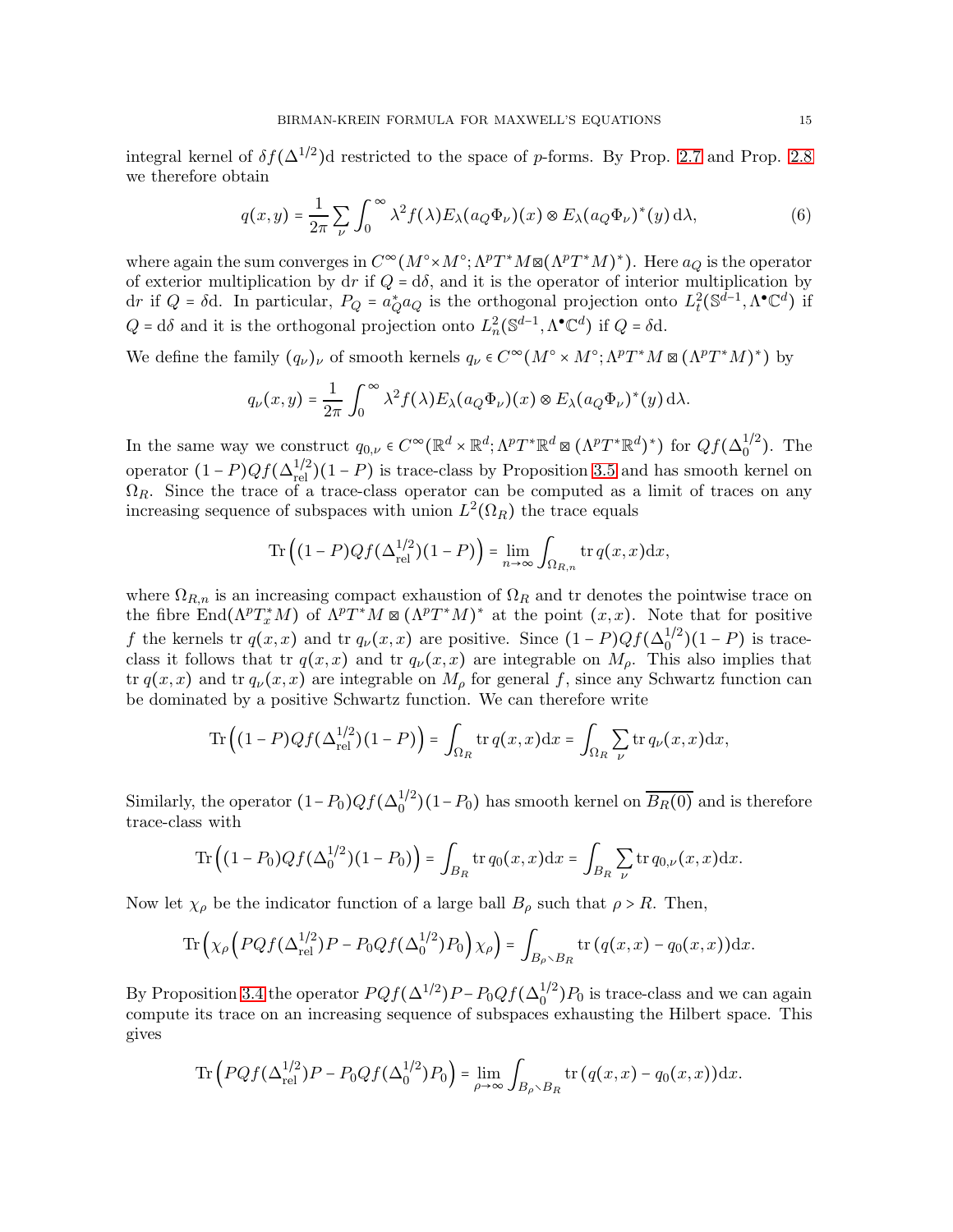Collecting everything we have

$$
\operatorname{Tr}\left((1-P)Qf(\Delta_{\text{rel}}^{1/2})(1-P)\right) - \operatorname{Tr}\left((1-P_0)Qf(\Delta_0^{1/2})(1-P_0)\right) \tag{7}
$$

$$
+\operatorname{Tr}\left(PQf(\Delta_{\text{rel}}^{1/2})P - P_0Qf(\Delta_0^{1/2})P_0\right) = \lim_{\rho \to \infty} \sum_{\nu} \left(\int_{M_\rho} \operatorname{tr} q_\nu(x,x)dx - \int_{B_\rho} \operatorname{tr} q_{0,\nu}(x,x)dx\right),
$$

where  $M_\rho$  is obtained from M by removing the subset identified with  $\mathbb{R}^d \setminus B_\rho$ . It is common to use the following (Mass-Selberg-) trick to compute these integrals. Since  $(\Delta_{rel} - \lambda^2)E_\lambda(\Phi) = 0$ , differentiation in  $\lambda$  yields  $(\Delta_{rel} - \lambda^2) E_{\lambda}'(\Phi) = 2\lambda E_{\lambda}(\Phi)$ , where  $E_{\lambda}'(\Phi) = \frac{d}{d\lambda} E_{\lambda}(\Phi)$ . Note that  $E_{\lambda}$  is differentiable for  $\lambda > 0$  since it is analytic in  $\lambda$  on  $(0, \infty)$ . Hence, integration by parts, Prop. [2.2,](#page-6-0) gives for a positive Schwartz function  $f$  the equality

$$
\int_{M_{\rho}} \text{tr } q_{\nu}(x, x) \, dx = \lim_{\epsilon \to 0_{+}} \frac{1}{2\pi} \int_{M_{\rho}} \int_{\epsilon}^{\infty} \lambda^{2} f(\lambda) \langle E_{\lambda}(a_{Q} \Phi_{\nu}), E_{\lambda}(a_{Q} \Phi_{\nu}) \rangle \, d\lambda \, dx
$$
\n
$$
= \lim_{\epsilon \to 0_{+}} \frac{1}{4\pi} \int_{M_{\rho}} \int_{\epsilon}^{\infty} \lambda f(\lambda) \langle (\Delta_{\text{rel}} - \lambda^{2}) E_{\lambda}'(a_{Q} \Phi_{\nu}), E_{\lambda}(a_{Q} \Phi_{\nu}) \rangle \, d\lambda \, dx
$$
\n
$$
= \lim_{\epsilon \to 0_{+}} \frac{1}{4\pi} \int_{\epsilon}^{\infty} \lambda f(\lambda) b_{\rho}(E_{\lambda}'(a_{Q} \Phi_{\nu}), E_{\lambda}(a_{Q} \Phi_{\nu})) \, d\lambda.
$$

Here interchanging the order of integration is justified by Fubini's theorem. Similarly, interchanging limit and integration commute by Fatou's lemma. Here  $b_{\rho}(F, G)$  is the boundary pairing of forms  $F$  and  $G$  and defined by

$$
b_{\rho}(F,G) = \int_{\partial M_{\rho}} \langle F(x), \nabla_n G(x) \rangle - \langle \nabla_n F(x), G(x) \rangle d\sigma(x),
$$

where d $\sigma$  is the surface measure of  $\partial M_{\rho}$ . Integration by parts is justified by Proposition [2.2.](#page-6-0) Indeed, differentiating Equation [\(3\)](#page-7-0) at  $\lambda > 0$  implies that for any smooth compactly supported cutoff function  $\chi$  that equals one near  $\partial\Omega$  the form  $\chi E'_{\lambda}(\Phi)$  is in the domain of  $\Delta_{\rm rel}$ . As before, by linearity, this implies that the equality holds without the assumption of positivity.

We conclude that

$$
\int_{M_{\rho}} \text{tr } q_{\nu}(x, x) \, dx - \int_{B_{\rho}} \text{tr } q_{0, \nu}(x, x) \, dx = \lim_{\epsilon \to 0_{+}} \frac{1}{4\pi} \int_{\epsilon}^{\infty} \lambda f(\lambda) \eta_{\nu, \rho}(\lambda) \, d\lambda,
$$
\n
$$
\eta_{\nu, \rho}(\lambda) = b_{\rho} \left( \frac{d}{d\lambda} \left( \tilde{j}_{\lambda}(a_{Q} \Phi_{\nu}) + \tilde{h}_{\lambda}^{(1)}(A_{\lambda} a_{Q} \Phi_{\nu}) \right), \tilde{j}_{\overline{\lambda}}(a_{Q} \Phi_{\nu}) + \tilde{h}_{\overline{\lambda}}^{(1)}(A_{\overline{\lambda}} a_{Q} \Phi_{\nu}) \right)
$$
\n
$$
-b_{\rho} \left( \frac{d}{d\lambda} \left( \tilde{j}_{\lambda}(a_{Q} \Phi_{\nu}) \right), \tilde{j}_{\overline{\lambda}}(a_{Q} \Phi_{\nu}) \right) = b_{\rho} \left( \frac{d}{d\lambda} \left( \tilde{j}_{\lambda}(a_{Q} \Phi_{\nu}) + \tilde{h}_{\lambda}^{(1)}(A_{\lambda} a_{Q} \Phi_{\nu}) \right), \tilde{h}_{\overline{\lambda}}^{(1)}(A_{\overline{\lambda}} a_{Q} \Phi_{\nu}) \right)
$$
\n
$$
+b_{\rho} \left( \frac{d}{d\lambda} \left( \tilde{h}_{\lambda}^{(1)}(A_{\lambda} a_{Q} \Phi_{\nu}) \right), \tilde{j}_{\overline{\lambda}}(a_{Q} \Phi_{\nu}) \right).
$$

We have  $\frac{d}{d\lambda} \left( \tilde{h}_{\lambda}^{(1)} \right)$  $\tilde{h}^{(1)}_{\lambda}(A_{\lambda}\Phi)\Big) = \tilde{h}^{(1)}_{\lambda}$  $\lambda^{(1)}(A'_\lambda\Phi) + \tilde{h}^{(1)}_\lambda$  $\lambda^{(1)'}(A_{\lambda}\Phi)$ . Unitarity of  $S(\lambda)$  implies the identity  $A(\lambda) + A^*(\overline{\lambda}) + A^*(\overline{\lambda})A(\lambda) = 0$ , and therefore

$$
b_{\rho}\left(\tilde{h}_{\lambda}^{(1)'}(A_{\lambda}a_{Q}\Phi_{\nu}),\tilde{h}_{\overline{\lambda}}^{(1)}(A_{\overline{\lambda}}a_{Q}\Phi_{\nu})\right)+b_{\rho}\left(\tilde{h}_{\lambda}^{(1)'}(q_{Q}\Phi_{\nu}),\tilde{h}_{\overline{\lambda}}^{(1)}(A_{\overline{\lambda}}a_{Q}\Phi_{\nu})\right)+b_{\rho}\left(\tilde{h}_{\lambda}^{(1)'}(A_{\lambda}a_{Q}\Phi_{\nu}),\tilde{h}_{\overline{\lambda}}^{(1)}(a_{Q}\Phi_{\nu})\right)=0.
$$

By Prop. [2.7](#page-9-0) the operators  $A_{\lambda}$  and  $A'_{\lambda}$  commute with  $a_Q$ . Note however that in  $A_{\lambda}a_Q\Phi$  =  $a_Q A_\lambda \Phi$  the scattering matrices on the left and right hand side act on forms of different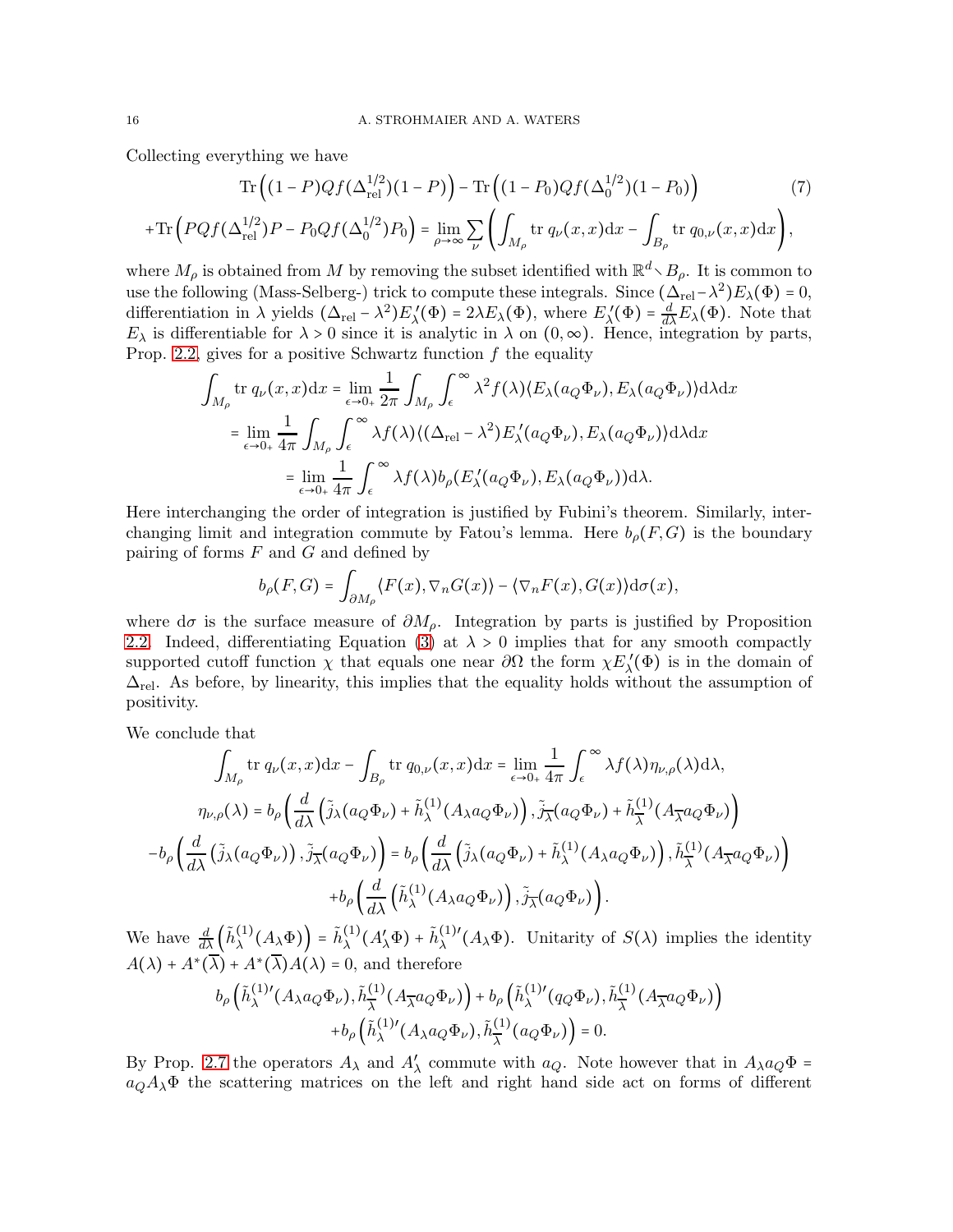degree. Using  $b_\rho(\tilde{h}^{(1)}_\lambda)$  $\tilde{\lambda}^{(1)}(\Phi_{\nu}), \tilde{h}^{(2)}_{\overline{\lambda}}$  $\left(\frac{2}{\lambda}(\Phi_{\nu})\right) = 0$  and  $\tilde{j}_{\lambda}(\Phi_{\nu}) = \tilde{h}_{\lambda}^{(1)}$  $\tilde{h}^{(1)}_\lambda(\Phi_\nu) + \tilde{h}^{(2)}_\lambda$  $\lambda^{(2)}(\Phi_{\nu})$  and the fact that integration over the sphere results in only diagonal terms with respect to the basis  $(\Phi_{\nu})$  one obtains

$$
\eta_{\nu,\rho}(\lambda) = \left( \langle A'_{\lambda} P_Q \Phi_{\nu}, A_{\overline{\lambda}} \Phi_{\nu} \rangle + \langle A'_{\lambda} P_Q \Phi_{\nu}, \Phi_{\nu} \rangle \right) b_{\rho}(\tilde{h}_{\lambda}^{(1)}(\Phi_{\nu}), \tilde{h}_{\overline{\lambda}}^{(1)}(\Phi_{\nu}))
$$
\n
$$
+ \langle P_Q \Phi_{\nu}, A_{\overline{\lambda}} \Phi_{\nu} \rangle b_{\rho}(\tilde{h}_{\lambda}^{(2)'}(\Phi_{\nu}), \tilde{h}_{\overline{\lambda}}^{(1)}(\Phi_{\nu})) + \langle A_{\lambda} P_Q \Phi_{\nu}, \Phi_{\nu} \rangle b_{\rho}(\tilde{h}_{\lambda}^{(1)'}(\Phi_{\nu}), \tilde{h}_{\overline{\lambda}}^{(2)}(\Phi_{\nu})).
$$
\n(8)

The term  $b_\rho(\tilde{h}^{(1)}_\lambda)$  $\tilde{\lambda}^{(1)}(\Phi_{\nu}), \tilde{h}^{(1)}_{\overline{\lambda}}$  $\left(\frac{1}{\lambda}\right)^{1}$  ( $\Phi_{\nu}$ )) is independent of  $\rho$  and is actually given in terms of a Wronskian between Hankel functions. One obtains

<span id="page-16-0"></span>
$$
b_{\rho}(\tilde{h}_{\lambda}^{(1)}(\Phi_{\nu}),\tilde{h}_{\overline{\lambda}}^{(1)}(\Phi_{\nu}))=-2i\lambda.
$$

This first summand in [\(8\)](#page-16-0) therefore equals  $-2i\lambda \langle S^*_{\lambda}S'_{\lambda}P_Q\Phi_{\nu},\Phi_{\nu}\rangle$ . In case  $Q = \delta d$  we need to bear in mind that  $\Phi_{\nu}$  has form degree  $p + 1$ , whereas in case  $Q = d\delta$  it has form degree  $p - 1$ . We define  $S_Q(\lambda) = S_{t,\lambda}$  if  $Q = \delta d$ , and  $S_Q(\lambda) = S_{n,\lambda}$  in case  $Q = d\delta$ . Then

$$
\sum_{\nu} \langle S_{\lambda}^* S_{\lambda}' P_Q \Phi_{\nu}, \Phi_{\nu} \rangle = \text{Tr}_{L^2(\mathbb{S}^{d-1}, \Lambda^{p\pm 1} \mathbb{C}^d)}(S_{\lambda}^* S_{\lambda}' P_Q) = \text{Tr}_{L^2(\mathbb{S}^{d-1}, \Lambda^p \mathbb{C}^d)}(S_Q^*(\lambda) S_Q^{\prime}(\lambda)).
$$

<span id="page-16-1"></span>Lemma 3.6. The terms

$$
g(\lambda) \coloneqq \langle A_{\lambda} P_Q \Phi_{\nu}, \Phi_{\nu} \rangle b_{\rho}(\tilde{h}_{\lambda}^{(1)\prime}(\Phi_{\nu}), \tilde{h}_{\overline{\lambda}}^{(2)}(\Phi_{\nu}))
$$

and

$$
\langle P_Q \Phi_{\nu}, A_{\overline{\lambda}} \Phi_{\nu} \rangle b_{\rho}(\tilde{h}_{\lambda}^{(2)}(\Phi_{\nu}), \tilde{h}_{\overline{\lambda}}^{(1)}(\Phi_{\nu}))
$$

are complex conjugates of each other for positive  $\lambda$ . As long as  $\lambda > 0$  their sum is

$$
2\operatorname{Re}\left(\langle A_{\lambda}P_Q\Phi_{\nu},\Phi_{\nu}\rangle b_{\rho}(\tilde{h}_{\lambda}^{(1)}(\Phi_{\nu}),\tilde{h}_{\overline{\lambda}}^{(2)\prime}(\Phi_{\nu}))\right)=2\operatorname{Re}(g(\lambda)).
$$

Moreover  $\text{Re } g(\lambda)$  is odd in the sense that  $\text{Re } g(-\lambda) = -\text{Re } g(\lambda)$  for  $\lambda > 0$ .

*Proof.* First note that  $\tau \Phi_{\nu} = (-1)^{\ell_{\nu}} \Phi_{\nu}$ . Then and Definition [\(2.4\)](#page-7-1), along with the equations [\(1\)](#page-7-2) and [\(2\)](#page-7-3) also imply that

$$
\begin{split} \overline{\tilde{h}^{(1)}_{\lambda}(\Phi_{\nu})} &= (-1)^{\ell_{\nu}}\tilde{h}^{(2)}_{\overline{\lambda}}(\Phi_{\nu})\quad \overline{\tilde{h}^{(2)}_{\lambda}(\Phi_{\nu})} = (-1)^{\ell_{\nu}}\tilde{h}^{(1)}_{\overline{\lambda}}(\Phi_{\nu}) \\ \tilde{h}^{(1)}_{-\lambda}(\Phi_{\nu}) &= \mathrm{i}^{d-1}(-1)^{\ell_{\nu}+d+1}\tilde{h}^{(2)}_{\lambda}(\Phi_{\nu}). \end{split}
$$

Using the functional equation for  $A_{\lambda}$  given by Proposition [2.6](#page-8-0) (vi), and combining the equations mentioned above, we can show that the function g satisfies  $\overline{g(-\lambda)} = -g(\lambda)$ . Thus,  $\Box$  $\text{Re}(g(\lambda))$  is odd.

Using the Lemma [3.6](#page-16-1) one can then change the domain of integration

$$
\lim_{\epsilon \to 0_+} \frac{1}{4\pi} \int_{\epsilon}^{\infty} \lambda f(\lambda) 2 \operatorname{Re} \left( \langle P_Q A_{\lambda} \Phi_{\nu}, \Phi_{\nu} \rangle b_{\rho}(\tilde{h}_{\lambda}^{(1)}'(\Phi_{\nu}), \tilde{h}_{\overline{\lambda}}^{(2)}(\Phi_{\nu})) \right) d\lambda \n= \operatorname{Re} \lim_{\epsilon \to 0_+} \frac{1}{4\pi} \int_{\mathbb{R}_{\epsilon}} \lambda f(\lambda) \langle P_Q A_{\lambda} \Phi_{\nu}, \Phi_{\nu} \rangle b_{\rho}(\tilde{h}_{\lambda}^{(1)}'(\Phi_{\nu}), \tilde{h}_{\overline{\lambda}}^{(2)}(\Phi_{\nu})) d\lambda.
$$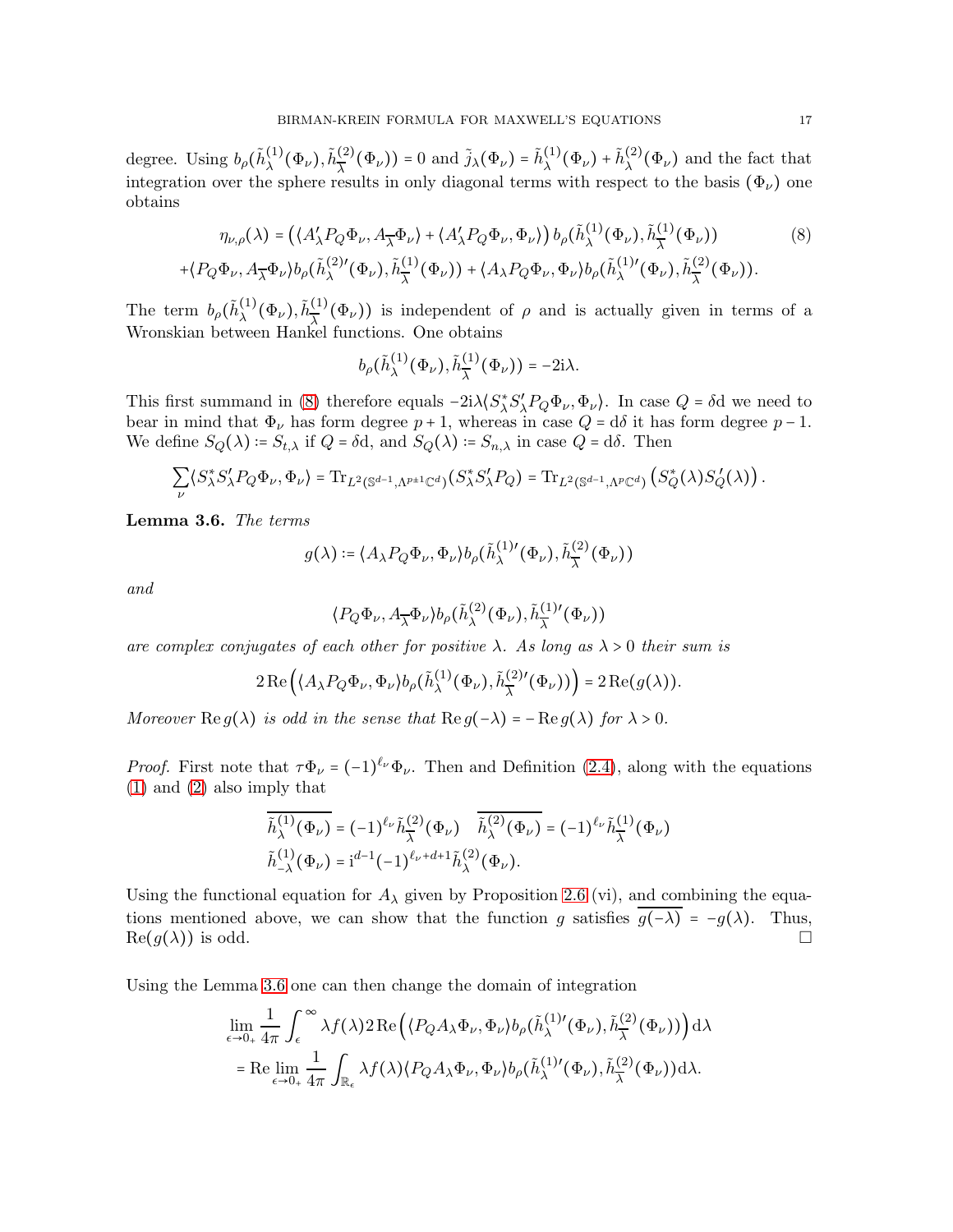Summarising, we have

<span id="page-17-0"></span>
$$
\operatorname{Tr}\left((1-P)Qf(\Delta_{\mathrm{rel}}^{1/2})(1-P)\right) - \operatorname{Tr}\left((1-P_0)Qf(\Delta_0^{1/2})(1-P_0)\right) \n+ \operatorname{Tr}\left(PQf(\Delta_{\mathrm{rel}}^{1/2})P - P_0Qf(\Delta_0^{1/2})P_0\right) \n= \frac{1}{2\pi i} \int_0^\infty \lambda^2 f(\lambda) \operatorname{Tr}_{L^2(\mathbb{S}^{d-1},\Lambda^p\mathbb{C}^d)}\left(S_Q^*(\lambda)S_Q'(\lambda)\right) d\lambda \n+ \lim_{\rho \to \infty} \sum_{\nu} \operatorname{Re} \lim_{\epsilon \to 0_+} \frac{1}{4\pi} \int_{\mathbb{R}_{\epsilon}} \lambda f(\lambda) \langle P_Q A_{\lambda} \Phi_{\nu}, \Phi_{\nu} \rangle b_{\rho}(\tilde{h}_{\lambda}^{(1)'}(\Phi_{\nu}), \tilde{h}_{\lambda}^{(2)}(\Phi_{\nu})) d\lambda.
$$
\n(9)

It now remains to only show that the second term of the right hand side of the equation vanishes. Note that the function  $b_\rho(\tilde{h}_{\lambda}^{(1)'}$  $\tilde{h}^{(1)\prime}_{\lambda}(\Phi_{\nu}),\tilde{h}^{(2)}_{\lambda}$  $\lambda_{\lambda}^{(2)}(\Phi_{\nu})$  depends only on  $\ell_{\nu}$  and  $\lambda \rho$ . We can therefore define  $H_{\ell}$  by  $H_{\ell}(\lambda \rho) = b_{\rho}(\tilde{h}_{\lambda}^{(1)}')$  ${}^{(1)\prime}_{\lambda}(\Phi_{\nu}), \tilde{h}^{(2)}_{\lambda}$  $\lambda^{(2)}(\Phi_{\nu})$ ). For the sake of completeness, we recall Lemma 6.2 in [\[17\]](#page-21-1):

**Lemma 3.7** (Lemma 6.2 in [\[17\]](#page-21-1)). Let as before  $H_{\ell}(\lambda \rho) \coloneqq b_{\rho}(\tilde{h}_{\lambda}^{(1)}')$  $\tilde{\lambda}^{(1)\prime}(\Phi_{\nu}), \tilde{h}^{(2)}_{\lambda}$  $\lambda^{(2)}(\Phi_{\nu})$ ). Suppose that  $\tilde{f} \in C_0^{\infty}(\mathbb{R})$  is supported in  $(-T, T)$  and extends holomorphically near zero to a function analytic in a neighborhood of the closed ball  $\overline{B_\delta(0)}$ . Let Rec :=  $[-T, T] \times [0, \delta_1] \subset \mathbb{C}$  be any rectangle with  $\delta_1 > 0$ . Then for every  $k \in \mathbb{N}$  there exists a constant  $C_k > 0$ , independent of  $\nu$ such that for any  $\rho > \delta^{-1}$  and any g that is holomorphic in the interior of Rec and continuous on Rec we have the following estimates for  $\rho > 1$ ;

• if 
$$
d = 2
$$
 and  $\ell_{\nu} = 0$  then  
\n
$$
|\lim_{\epsilon \to 0+} \int_{\mathbb{R}_{\epsilon}} \frac{1}{\lambda} \tilde{f}(\lambda) g(\lambda) H_{\ell}(\lambda \rho) d\lambda - (-2i g(0)) \tilde{f}(0)| \leq \frac{C_k}{\rho^k} \sup_{x \in \text{Rec}} |g(x)|
$$

• if  $d = 2$  and  $\ell_{\nu} = 1$  and  $g(\lambda) = \frac{a}{- \log a}$  $\frac{a}{-\log \lambda} + o\left(\frac{1}{-\log \lambda}\right)$  $\frac{1}{-\log \lambda}$ ) for  $|\lambda|$  < 1/2 then

$$
\left|\lim_{\epsilon \to 0_+} \int_{\mathbb{R}_{\epsilon}} \frac{1}{\lambda} \tilde{f}(\lambda) g(\lambda) H_{\ell}(\lambda \rho) d\lambda - (4 \, i \, a) \tilde{f}(0) \right| \leq \frac{C_k}{\rho^k} \sup_{x \in \text{Rec}} |g(x)|
$$

• if  $d = 3$  and  $\ell_{\nu} = 0$  then

$$
\left|\lim_{\epsilon \to 0_+} \int_{\mathbb{R}_{\epsilon}} \frac{1}{\lambda} \tilde{f}(\lambda) g(\lambda) H_{\ell}(\lambda \rho) d\lambda - \left(-\pi g(0)\right) \tilde{f}(0) \right| \leq \frac{C_k}{\rho^k} \sup_{x \in \text{Rec}} |g(x)|.
$$

• if  $2\ell + (d-4) > 0$  and  $g(\lambda) = a\lambda^{2\ell+d-4} + o(\lambda^{2\ell+d-4})$  for  $|\lambda| < 1$  then  $|\lim_{\epsilon\to 0_+}\int_{\mathbb{R}_\epsilon}$ 1  $\frac{1}{\lambda}\tilde{f}(\lambda)g(\lambda)H_{\ell}(\lambda\rho)d\lambda - a\tilde{f}(0)\gamma_{d,\ell}\rho^{-2\ell-d+4}$ 

$$
\leq \frac{C_k(1+\ell)^2}{\rho^k}\sup_{x\in \text{Rec}}|g(x)|e^{2(1+\frac{d}{2})^2\rho^{-1}\delta^{-1}(1+\ell)^2},
$$
  
where  $\gamma_{d,\ell} = 12^{2\ell+d-3}\Gamma(\ell+\frac{d-2}{2})\Gamma(\ell+\frac{d-5}{2}).$ 

We apply this Lemma with  $\tilde{f}(\lambda) = \lambda^2 f(\lambda)$  and  $\langle A_{\lambda} P_Q \Phi_{\nu}, \Phi_{\nu} \rangle = g_{\nu}(\lambda)$ . By Lemma [B.1](#page-20-2) the form  $P_Q\Phi_\nu$  decomposes into a linear combination of spherical harmonics of degrees  $\ell_\mu$  – 2,  $\ell_\mu$ and  $\ell_{\mu}$  + 2. By [2.6](#page-8-0) (iv) these functions satisfy the required bounds, and we obtain:

$$
\left|\lim_{\epsilon \to 0_+} \frac{1}{4\pi} \int_{\epsilon}^{\infty} \lambda f(\lambda) \langle A_{\lambda} P_Q \Phi_{\nu}, \Phi_{\nu} \rangle b_{\rho}(\tilde{h}_{\lambda}^{(1)'}(\Phi_{\nu}), \tilde{h}_{\overline{\lambda}}^{(2)}(\Phi_{\nu})) d\lambda \right| \leq C_1 \rho^{-1} \sup_{x \in \text{Rec}} |g_{\nu}(x)|.
$$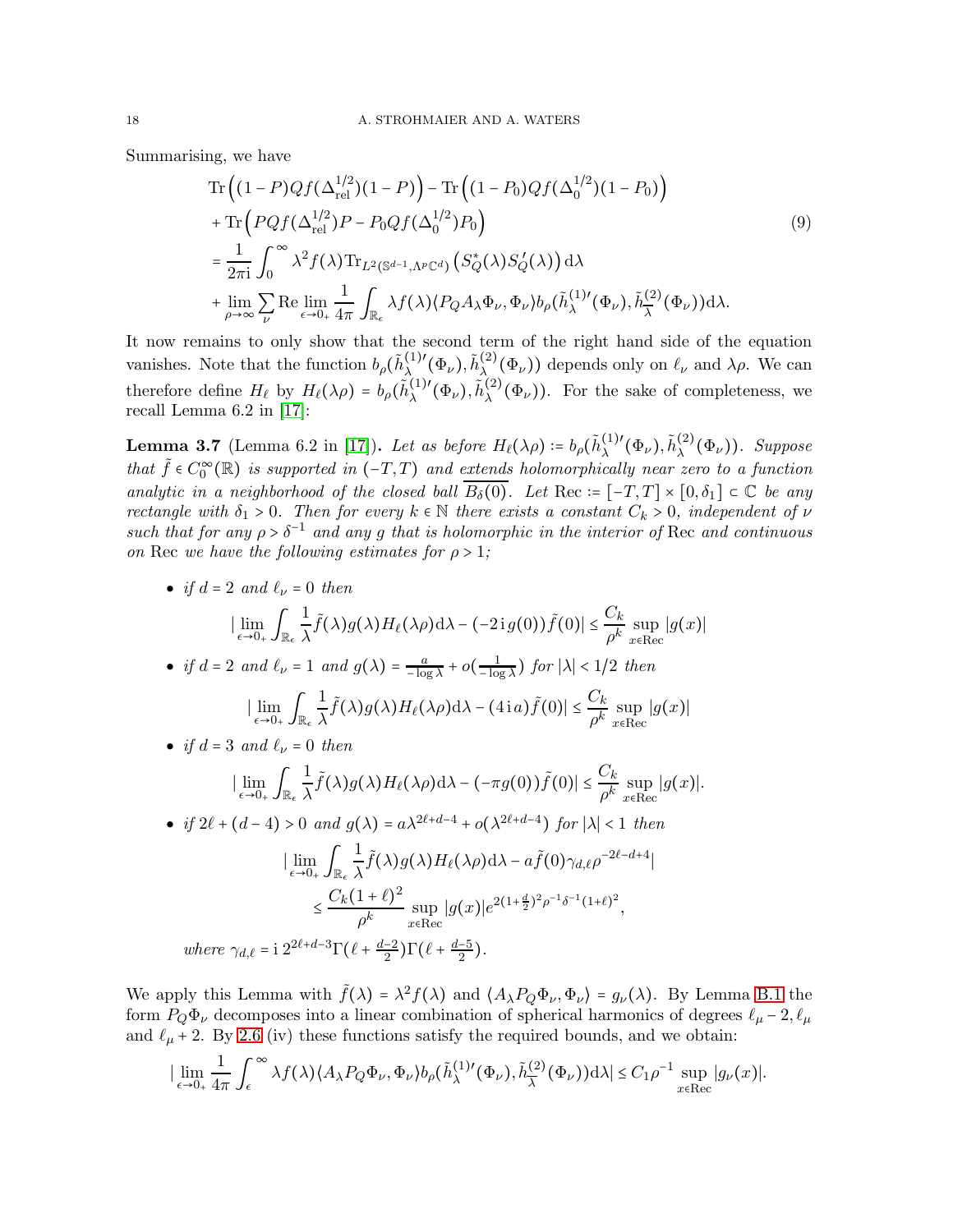Here we use that  $\tilde{f}(0) = 0$ . By Proposition [2.6](#page-8-0) (v) we have the bound

$$
\sup_{x \in \text{Rec}} |g_{\nu}(x)| \le C_2 \left( R_1^{\ell_{\mu} + \ell_{\nu} + 2} \frac{\lambda^{\ell_{\nu} + \ell_{\mu} + d - 4}}{\Gamma(\ell_{\nu} + \frac{d}{2})\Gamma(\ell_{\mu} + \frac{d - 2}{2})} \right)
$$

The decay of the right hand side then gives absolute convergence of the sum and the bound

$$
\sum_{\nu} \lim_{\epsilon \to 0_+} \frac{1}{4\pi} \int_{\epsilon}^{\infty} \lambda f(\lambda) \langle A_{\lambda} P_Q \Phi_{\nu}, \Phi_{\nu} \rangle b_{\rho}(\tilde{h}_{\lambda}^{(1)}(\Phi_{\nu}), \tilde{h}_{\overline{\lambda}}^{(2)}(\Phi_{\nu})) d\lambda \leq \frac{C_3}{\rho}.
$$

Since this converges to zero as  $\rho \to \infty$  the second term on the right hand side of Equ. [\(9\)](#page-17-0) vanishes as claimed. The proof is complete. vanishes as claimed. The proof is complete.

Proof of Theorem [1.5.](#page-4-1) We have already established in Proposition [3.3](#page-12-3) that the operator

$$
T_f = \text{curl}\,\text{curl} f(\Delta_{\text{rel},\mathbb{R}^3}^{1/2}) - \text{curl}\,\text{curl} f(\Delta_0^{1/2})
$$

is trace-class. Let  $p_R$  be the projection onto  $L^2(B_R \setminus \overline{\Omega})$ . The operator

$$
(1 - p_R)\mathrm{curl}\,\mathrm{curl} f(\Delta_{\mathrm{rel},\mathbb{R}^3}^{1/2})(1 - p_R)
$$

is trace-class and its trace equals

$$
\sum_{j=1}^{\infty} \mu_j^2 f(\mu_j).
$$

Then, by Theorem [1.3](#page-4-0) we have

$$
p_R \operatorname{curl}\operatorname{curl} f(\Delta_{\text{rel},\mathbb{R}^3}^{1/2}) p_R - \operatorname{curl}\operatorname{curl} f(\Delta_0^{1/2})
$$

is trace-class and its trace equals

$$
\frac{1}{2\pi i} \int_0^\infty \lambda^2 f(\lambda) \text{Tr}_{L^2(\mathbb{S}^2,\mathbb{C}^3)} \left( S_t^*(\lambda) S_t'(\lambda) \right) d\lambda.
$$

<span id="page-18-0"></span>Simply adding these two terms gives the theorem.

### Appendix A. The relative Laplace operator

As explained in the introduction the operator  $\Delta_{\text{rel}}$  is defined on a general manifold Z with Hermitian inner product on  $\Lambda^{\bullet}T^*Z$  as

$$
\Delta_{\rm rel} = \overline{\rm d}\,\overline{\rm d}^* + \overline{\rm d}^*\overline{\rm d},
$$

with its natural domain

$$
\mathrm{dom}(D^2)=\big\{f\in\mathrm{dom}(\overline{d})\cap\mathrm{dom}(\overline{d}^*)\,\,\big|\,\,\overline{\mathrm{d}} f\in\mathrm{dom}(\overline{d}^*),\overline{\mathrm{d}}^*f\in\mathrm{dom}(\overline{\mathrm{d}})\big\}.
$$

The fact that this operator is self-adjoint is a consequence of a more general abstract statement about closed operators. Self-adjointness of Laplace-operators defined in a similar way was shownby Gaffney  $([8])$  $([8])$  $([8])$ . As pointed out by Kohn  $([12])$  $([12])$  $([12])$  his method also applies to the relative Laplacian and has been used in the literature in various forms to prove self-adjointness (for example [\[2,](#page-20-3) [7\]](#page-21-7)). An abstract statement, using Gaffney's proof, can be found in [\[14\]](#page-21-8). Similarly, such constructions also appear in [\[3\]](#page-20-4) in the context of Hilbert complexes.

For the convenience of the reader we give here a short and direct proof of self-adjointness of  $\Delta_{\rm rel}$  with a slightly more refined conclusion. The Lemma below is formulated for generic operators T.

.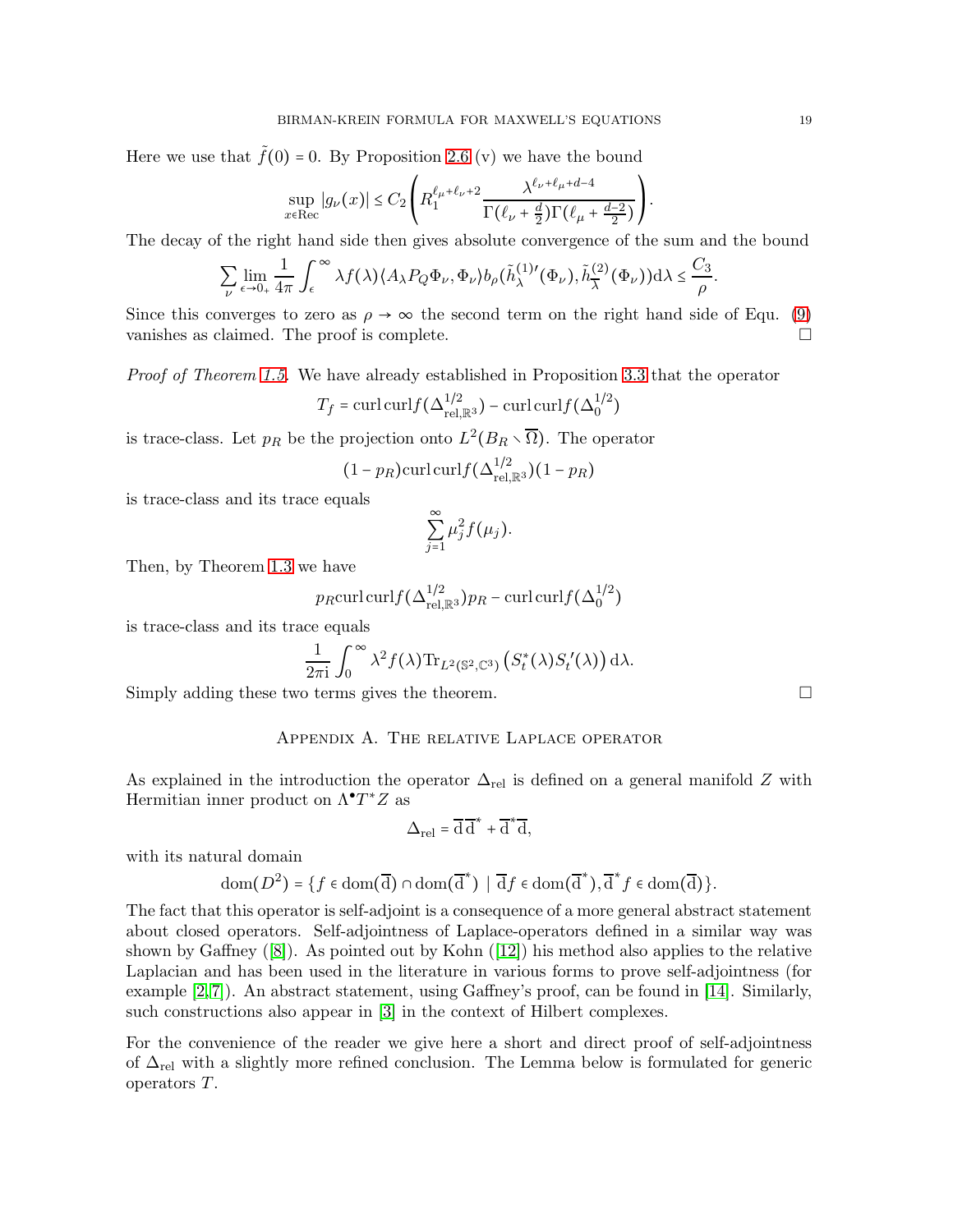<span id="page-19-1"></span>**Lemma A.1.** Suppose that  $T_0$  is a densely defined operator in a Hilbert space H with densely defined adjoint  $T_0^*$ . Let  $T = \overline{T} = T_0^{**}$  be its closure and  $T^* = T_0^*$  its adjoint. Assume that  $\text{rg}(T_0) \subset \text{ker}(T_0)$  and that  $\text{dom}(T) \cap \text{dom}(T^*)$  is dense. Then the following statements hold

- (1) the operator  $TT^* + T^*T$  is densely defined and self-adjoint.
- (2) The closure of the quadratic form  $q(f, f) = \langle Tf, Tf \rangle + \langle T^*f, T^*f \rangle$  defined on dom $(T_0) \cap$ dom(T<sup>\*</sup>) has associated self-adjoint operator  $T^*T + TT^*$ . In other words  $T^*T + TT^*$ is the Friedrichs extension of the symmetric operator  $T_0T^* + T^*T_0$ .
- (3) The operators  $T^*T$  and  $T^*T$  form a commuting pair of self-adjoint operators in the sense that there exists a joint spectral resolution.
- (4) the operator  $T + T^*$  is self-adjoint, its square equals  $T^*T + TT^*$  and

$$
||TT^*(TT^* + T^*T + 1)^{-1}|| \le 1, \quad ||T^*T(TT^* + T^*T + 1)^{-1}|| \le 1.
$$

*Proof.* Since T is closed and densely defined we have the orthogonal sum decomposition  $H =$  $H_1 \perp H_2$ , where  $H_1 = \ker(T)$  and  $H_2 = \operatorname{rg}(T^*)$ . We have of course  $H_1 \subset \operatorname{dom}(T)$  and  $T|_{H_1} = 0$ . Moreover, by assumption,  $rg(T_0) \subset \text{ker}(T_0) \subset \text{ker}(T)$ , which implies  $\overline{rg(T)} = \overline{rg(T_0)} \subset \text{ker}(T)$ . Let S be the restriction of T to dom(T) ∩  $H_2$ . The above means that rg(S)  $\subset H_1$ . Identifying H with  $H_1 \oplus H_2$  we have

$$
T = \begin{pmatrix} 0 & S \\ 0 & 0 \end{pmatrix}, \text{ and therefore } T^* = \begin{pmatrix} 0 & 0 \\ S^* & 0 \end{pmatrix}.
$$

It follows automatically that

$$
T + T^* = \begin{pmatrix} 0 & S \\ S^* & 0 \end{pmatrix}
$$

is self-adjoint with domain  $dom(S^*) \oplus dom(S) = dom(T) \cap dom(T^*)$ . Its square

$$
(T + T^*)^2 = \begin{pmatrix} SS^* & 0\\ 0 & S^*S \end{pmatrix} = TT^* + T^*T
$$

is therefore also self-adjoint. Since this represents  $TT^*+T^*T$  as a direct sum of the self-adjoint operators  $T^*T$  and  $TT^*$  this shows that  $T^*T$  and  $TT^*$  are both self-adjoint and commute with each other in the sense that their resolvents commute.

It is immediately clear that the space  $dom(T) \cap dom(T^*)$  is complete with respect to the norm  $v \mapsto (\|Tv\|^2 + \|T^*v\|^2 + \|v\|^2)$  $\frac{1}{2}$  therefore the quadratic form q is closed. We have

$$
q(v, w) = \langle TT^* + T^*Tv, w \rangle = \langle (T + T^*)^2v, w \rangle
$$

<span id="page-19-0"></span>for all  $v \in \text{dom}(TT^* + T^*T) \subset \text{dom}(T) \cap \text{dom}(T^*)$ . Uniqueness of the Friedrich's extension shows that it must be equal to  $TT^* + T^*T$ .  $\mathbf{r}$ 

#### Appendix B. Vector-valued spherical harmonics

Let  $H_{\ell}(\mathbb{S}^{d-1}, \Lambda^{\bullet}\mathbb{C}^d) = H_{\ell}(\mathbb{S}^{d-1}) \otimes \Lambda^{\bullet}\mathbb{C}^d$  be the space of  $\Lambda^{\bullet}\mathbb{C}^d$ -valued spherical harmonics on  $\mathbb{S}^{d-1}$ . By restriction to the sphere this space can be identified with the space with the space  $\mathcal{H}_{\ell}(\mathbb{S}^{d-1}, \Lambda^{\bullet}\mathbb{C}^d)$  of  $\Lambda^{\bullet}\mathbb{C}^d$ -valued harmonic homogeneous polynomials of degree  $\ell$ . The algebraic linear hull

$$
\mathcal{E} = \bigoplus_{\ell=0}^{\infty} H_{\ell}(\mathbb{S}^{d-1}, \Lambda^{\bullet} \mathbb{C}^d)
$$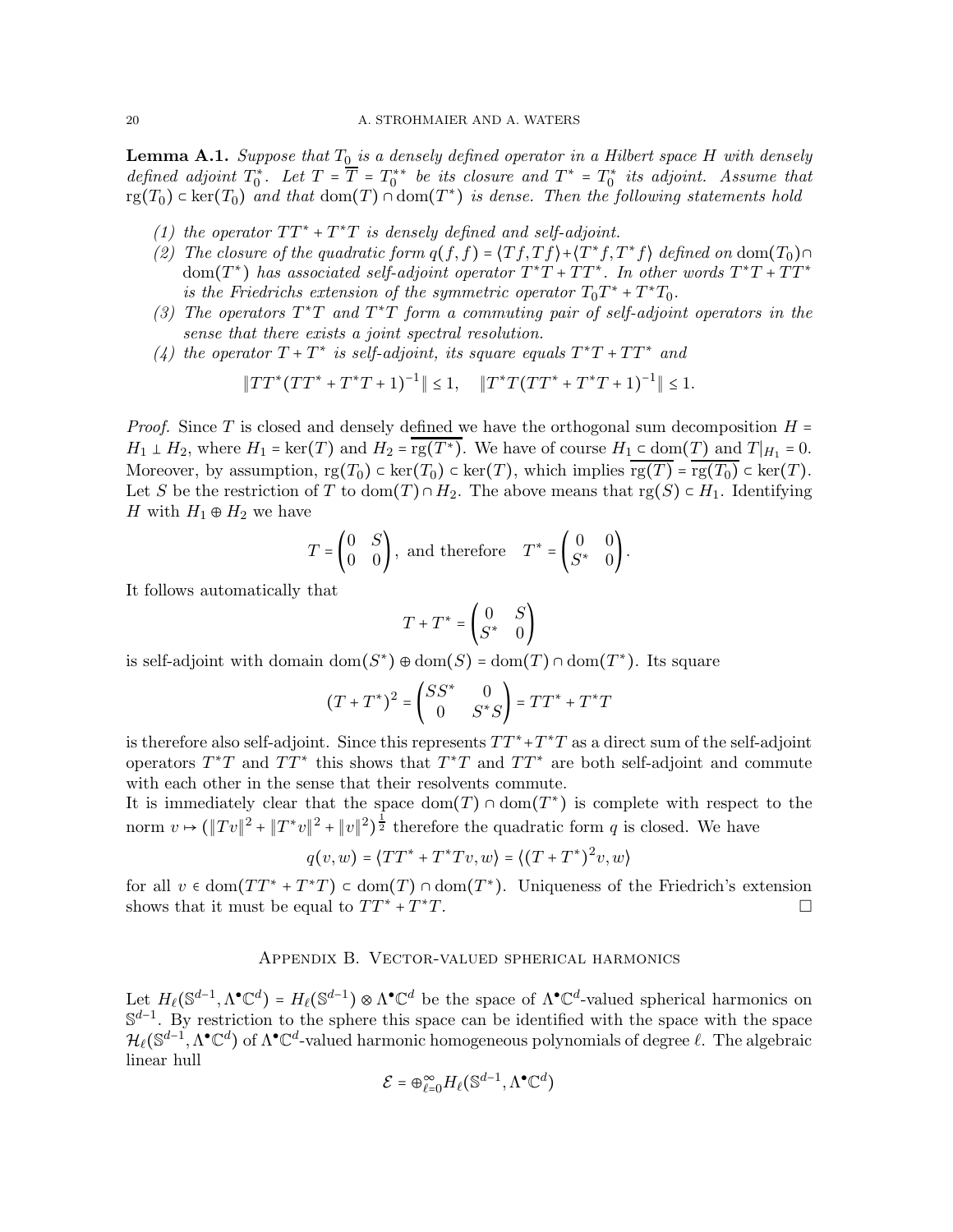is a dense subset of  $C^{\infty}(\mathbb{S}^{d-1}, \Lambda^{\bullet}\mathbb{C}^d)$  and therefore also of  $L^2(\mathbb{S}^{d-1}, \Lambda^{\bullet}\mathbb{C}^d)$ . Recall that  $L^2(\mathbb{S}^{d-1},\Lambda^\bullet\mathbb{C}^d) = L^2_t(\mathbb{S}^{d-1},\Lambda^\bullet\mathbb{C}^d) \oplus L^2_n(\mathbb{S}^{d-1},\Lambda^\bullet\mathbb{C}^d)$ , where  $L^2_t(\mathbb{S}^{d-1},\Lambda^\bullet\mathbb{C}^d)$  is the space of tangential differential forms and can be identified with the  $L^2(\mathbb{S}^{d-1}, \Lambda^{\bullet} \mathbb{S}^{d-1})$ . Define  $\theta = \mathrm{d}r \wedge$  as the operator of exterior multiplication by dr and  $\theta^* = \iota_{dr}$  the operator of interior multiplication by dr. Let  $P_{\theta} = \theta^* \theta$ , so that  $1 - P_{\theta} = \theta \theta^*$ . Then  $P_{\theta}$  is the orthogonal projection onto  $L^2(\mathbb{S}^{d-1}, \Lambda^{\bullet}\mathbb{C}^d)$  and  $(1-P_\theta)$  is the orthogonal projection onto  $L^2_n(\mathbb{S}^{d-1}, \Lambda^{\bullet}\mathbb{C}^d)$ . The following Lemma is certainly well known in dimension three and can in general be deduced from the representation theory of  $SO(d)$ . We will provide a very short algebraic proof.

<span id="page-20-2"></span>**Lemma B.1.** The operator  $P_{\theta}$  leaves  $\mathcal E$  invariant and maps  $H_{\ell}(\mathbb S^{d-1}, \Lambda^{\bullet} \mathbb C^d)$  to  $H_{\ell-2}(\mathbb{S}^{d-1},\Lambda^{\bullet}\mathbb{C}^d) \oplus H_{\ell}(\mathbb{S}^{d-1},\Lambda^{\bullet}\mathbb{C}^d) \oplus H_{\ell+2}(\mathbb{S}^{d-1},\Lambda^{\bullet}\mathbb{C}^d),$ where we define  $H_{\ell}(\mathbb{S}^{d-1}, \Lambda^{\bullet} \mathbb{C}^d) = 0$  if  $\ell < 0$ .

Proof. We will show that individually both  $\theta$ , and  $\theta^*$  map  $H_\ell(\mathbb{S}^{d-1}, \Lambda^\bullet \mathbb{C}^d)$  to  $H_{\ell-1}(\mathbb{S}^{d-1}, \Lambda^\bullet \mathbb{C}^d) \oplus$  $H_{\ell+1}(\mathbb{S}^{d-1},\Lambda^{\bullet}\mathbb{C}^d)$ , then the statement follows immediately. Let A be the Z-graded algebra of polynomials  $\mathbb{C}[x_1,\ldots,x_d]$ , graded by homogeneity, and denote that by  $\mathcal{A}_{\ell}$  the degree  $\ell$ subspace. The ring of polynomial functions on the sphere can be identified with the quotient  $\mathcal{A}/\mathcal{I}$ , where  $\mathcal I$  is the ideal generated by the polynomial  $|x|^2 - 1 = x_1^2 + \ldots + x_d^2 - 1$ . Then  $H_{\ell} = \mathcal{H}_{\ell}/\mathcal{I}$ . Recall from the theory of harmonic polynomials that

$$
\mathcal{A}_{\ell} = \bigoplus_{2k \leq \ell} |x|^{2k} \mathcal{H}_{\ell-2k}.
$$

This shows that  $\mathcal{E} = \mathcal{A}/\mathcal{I}$ . On the sphere  $r = 1$  and therefore  $dr = rdr = \sum_{k=1}^{d} x^k dx^k$ , which makes sense on polynomial functions. It is therefore sufficient to show that multiplication of  $x^j$  induces a map from  $H_\ell(\mathbb{S}^{d-1})$  to  $H_{\ell-1}(\mathbb{S}^{d-1}) \oplus H_{\ell+1}(\mathbb{S}^{d-1})$ . This follows from

$$
x^j\mathcal{H}_{\ell} \subset \mathcal{H}_{\ell+1} + |x|^2 \mathcal{H}_{\ell-1},
$$

which we now show directly. Given  $p \in \mathcal{H}_{\ell}$  an elementary computation shows that

$$
x^j p - \frac{1}{d + 2\ell - 2}|x|^2 \partial_j p
$$

is harmonic, if  $d + 2\ell - 2 > 0$ . In case  $d + 2\ell - 2 = 0$ , the polynomial  $x^j p$  is harmonic without subtraction. Since  $\partial_i p$  is also harmonic, this completes the proof.  $\Box$ 

#### **REFERENCES**

- [1] M. Sh. Birman and M. Z. Solomyak, Weyl asymptotics of the spectrum of the Maxwell operator for domains with a Lipschitz boundary, Vestnik Leningrad. Univ. Mat. Mekh. Astronom. vyp. 3 (1987), 23-28, 127 (Russian, with English summary).
- <span id="page-20-3"></span>[2] N. V. Borisov, W. Müller, and R. Schrader, Relative index theorems and supersymmetric scattering theory, Comm. Math. Phys. 114 (1988), no. 3, 475–513.
- <span id="page-20-4"></span>[3] J. Brüning and M. Lesch, *Hilbert Complexes*, Journal of Functional Analysis 108 (1992), 88-132.
- [4] G. Carron,  $L^2$ -cohomology of manifolds with flat ends, Geom. Funct. Anal. 13 (2003), no. 2, 366–395 (English, with English and French summaries).
- <span id="page-20-0"></span>[5] S. Dyatlov and M. Zworski, Mathematical theory of scattering resonances, Graduate Studies in Mathematics, vol. 200, American Mathematical Society, Providence, RI, 2019.
- <span id="page-20-1"></span>[6] N. Filonov, Weyl asymptotics of the spectrum of the Maxwell operator in Lipschitz domains of arbitrary dimension, Algebra i Analiz 25 (2013), no. 1, 170–215 (Russian); English transl., St. Petersburg Math. J. 25 (2014), no. 1, 117–149.